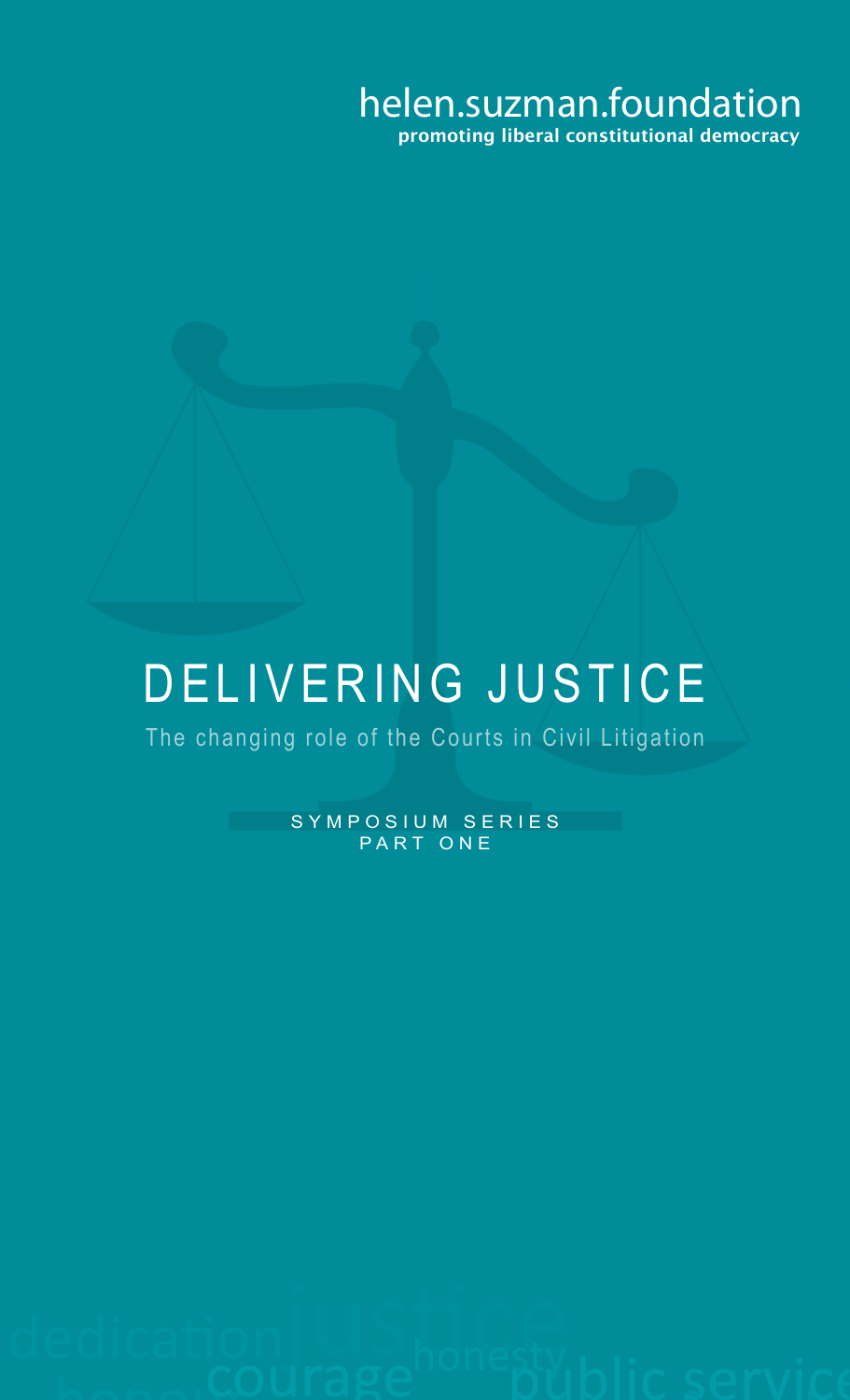#### helen.suzman.foundation promoting liberal constitutional democracy

#### Vision

Promoting liberal constitutional democracy in South Africa.

#### Mission

To create a platform for public debate and dialogue – through publications, roundtable discussions, conferences, and by developing a research profile through an internship programme – with the aim of enhancing public service delivery in all its constituent parts. The work of the Helen Suzman Foundation will be driven by the principles that informed Helen Suzman's public life.

These principles are:

- reasoned discourse;
- fairness and equity;
- the protection of human rights.

The Foundation is not aligned to any political party and will actively work with a range of people and organisations to have a constructive influence on the country's emerging democracy.

> *Hosted in association with our partner The Open Society Foundation for South Africa*

#### Contact Details

**Tel** +27 11 646 0150 **Fax** +27 11 646 0160 **Email** info@hsf.org.za Website www.hsf.org.za **Postal address** Postnet Suite 130, Private Bag X2600, Houghton, 2041, South Africa **Physical address** Block A, Anerley Office Park, 7 Anerley Road, Parktown, 2193, Johannesburg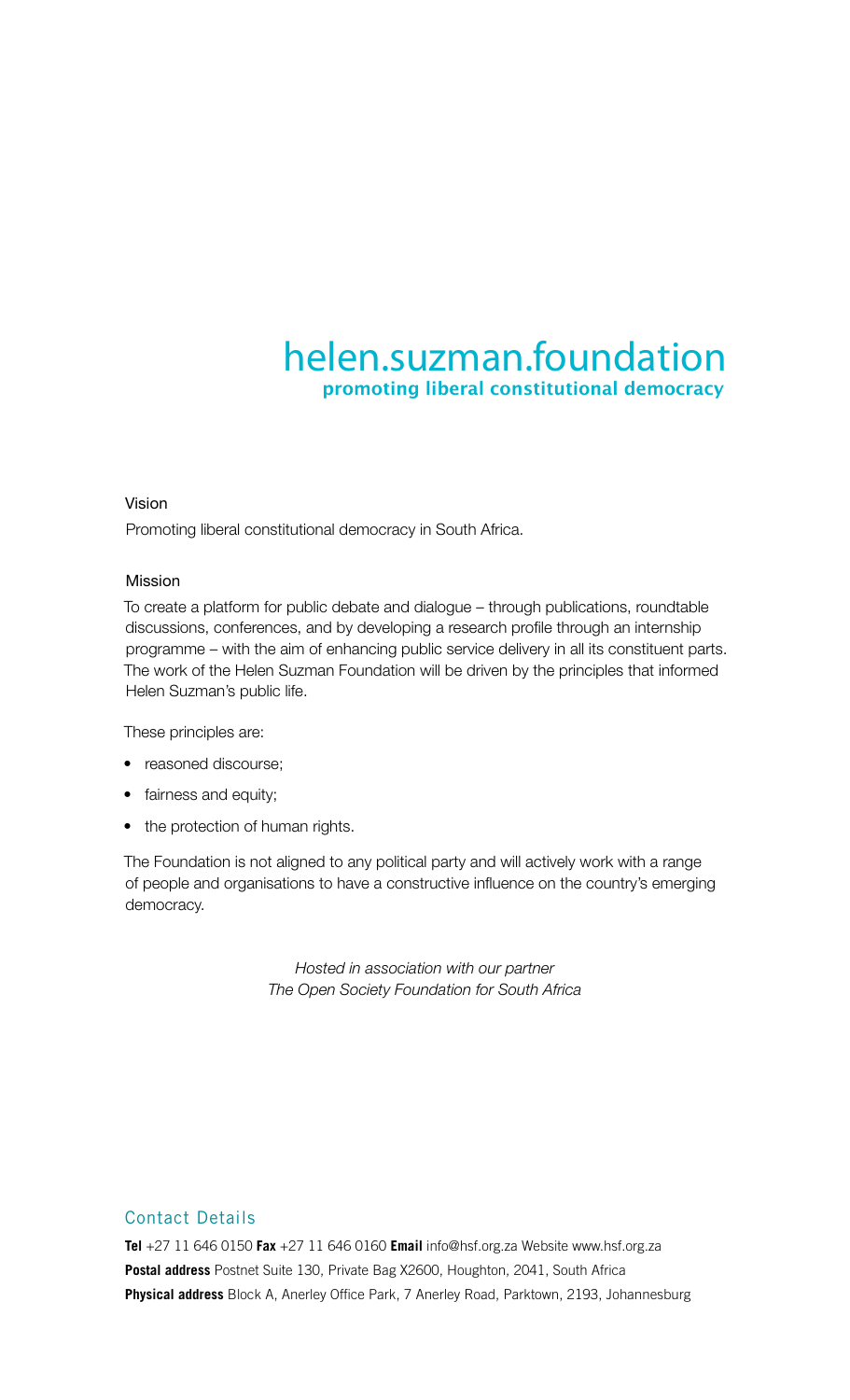## Contents ts

| 2  | <b>PROFILES</b>                                                                                                         |
|----|-------------------------------------------------------------------------------------------------------------------------|
| 4  | <b>EXECUTIVE SUMMARY</b>                                                                                                |
| 6  | <b>OPENING &amp; WELCOME</b><br><b>Francis Antonie</b>                                                                  |
| 8  | <b>KEY NOTE SPEAKER</b><br>Delivering Justice - International Trends in Civil Justice<br>Judge Murray Kellam: Australia |
|    | <b>PANELLISTS</b>                                                                                                       |
| 19 | Prof Laurence Boulle: Director, Mandela Institute, Wits                                                                 |
| 22 | Advocate Nazeer Cassim                                                                                                  |
| 24 | Prof Cathi Albertyn: Wits Law School                                                                                    |
| 26 | Judge Dennis Davis                                                                                                      |
| 28 | DISCUSSION                                                                                                              |

**Director:** Francis Antonie **Board of Trustees:** Hylton Appelbaum, Wendy Appelbaum, Doug Band, Colin Eglin, Nicole Jaff, Patricia de Lille, Temba Nolutshungu, Sipho Seepe, Mary Slack, Richard Steyn, David Unterhalter, Gary Ralfe, Jane Evans and Modise Phekonyane **Design & Layout:** Alison Parkinson **Media Photography:** Caroline Suzman **Printers:** Colorpress (Pty) Ltd **Funders:** The Helen Suzman Foundation is grateful to the Open Society Foundation for South Africa for their support.

This *Symposium* monograph is published by The Helen Suzman Foundation.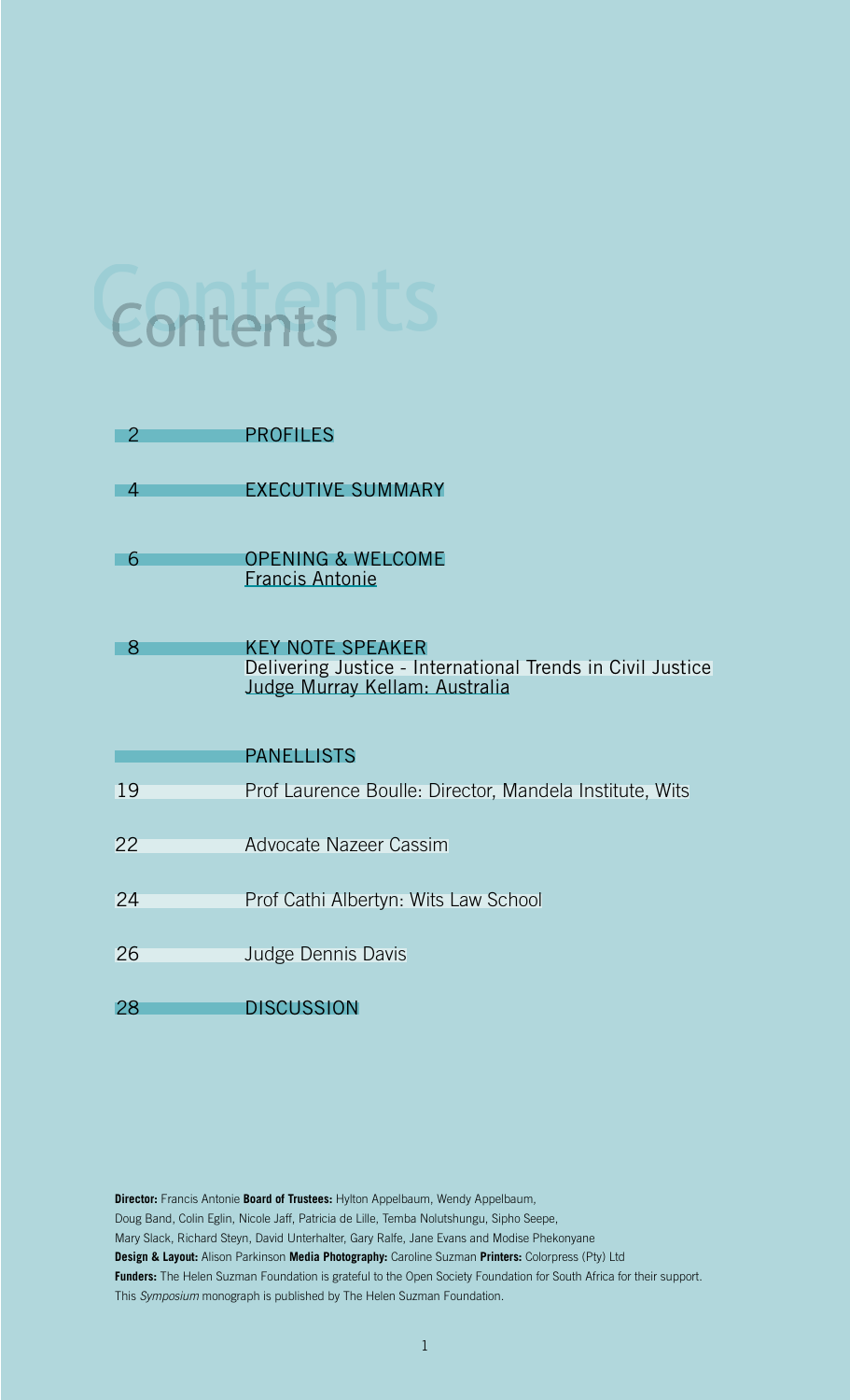### Profilese



#### Judge Murray Kellam

Judge Murray Kellam was a partner in a Melbourne law firm before joining the bar and taking silk, and spent many years on the Victoria County Court, the Supreme Court and the Court of Appeal of Australia. He served as First President at the Victoria Civil and Administrative Appeals Tribunal: he's the Chair of the Australia Institute of Judicial Administration and the Chair of the National Council, which advises the Australian government on dispute resolution.

Judge Kellam has for many years been at the cutting edge of dispute resolution policy and practice in Australia. He has worked extensively in these areas in Papua New Guinea, Bangladesh, Fiji, New Zealand and Samoa.

dedication



Prof Laurence Boulle

Laurence Boulle has degrees in Arts and Law. He completed his PhD in 1982, is an advocate of the High Court of South Africa and is an accredited mediator in Australia.

He has practiced law, been a law teacher for many years, and has worked as a mediator since 1990. He chaired the advisory council to the Australian government on dispute resolution policy and practice. He was awarded the Order of Australia in 2008.

Laurence has published extensively in several areas, including constitutional law, mediation and dispute resolution. Laurence has worked as an academic at several Universities. He is currently Director of the Mandela Institute and Issy Wolfson Professor of Law at the University of the Witwatersrand, Johannesburg.

2



#### Adv Nazeer Cassim

Nazeer Cassim practices as an advocate at the Johannesburg Bar. Prior to his admission to the Bar in 1986, he practiced as an attorney. He was appointed as Senior Counsel in 1999. He has presided on a number of occasions since 1997 as Acting Judge in the High Court and Labour Court of South Africa. He was Chairman of the Society of Advocates, Johannesburg in 2000.

He has also lectured in the Faculties of Law, University of Natal, Durban and at University of Witwatersrand. He has been published widely.

He was awarded the Hilgard Muller Prize for best final year student - LLB (Unisa), Fullbright Scholar in 1997-1998 - LLM at the Southern Methodist University, Dallas, USA and British Council Scholar in 1984 - LLM at the University of London (LSE).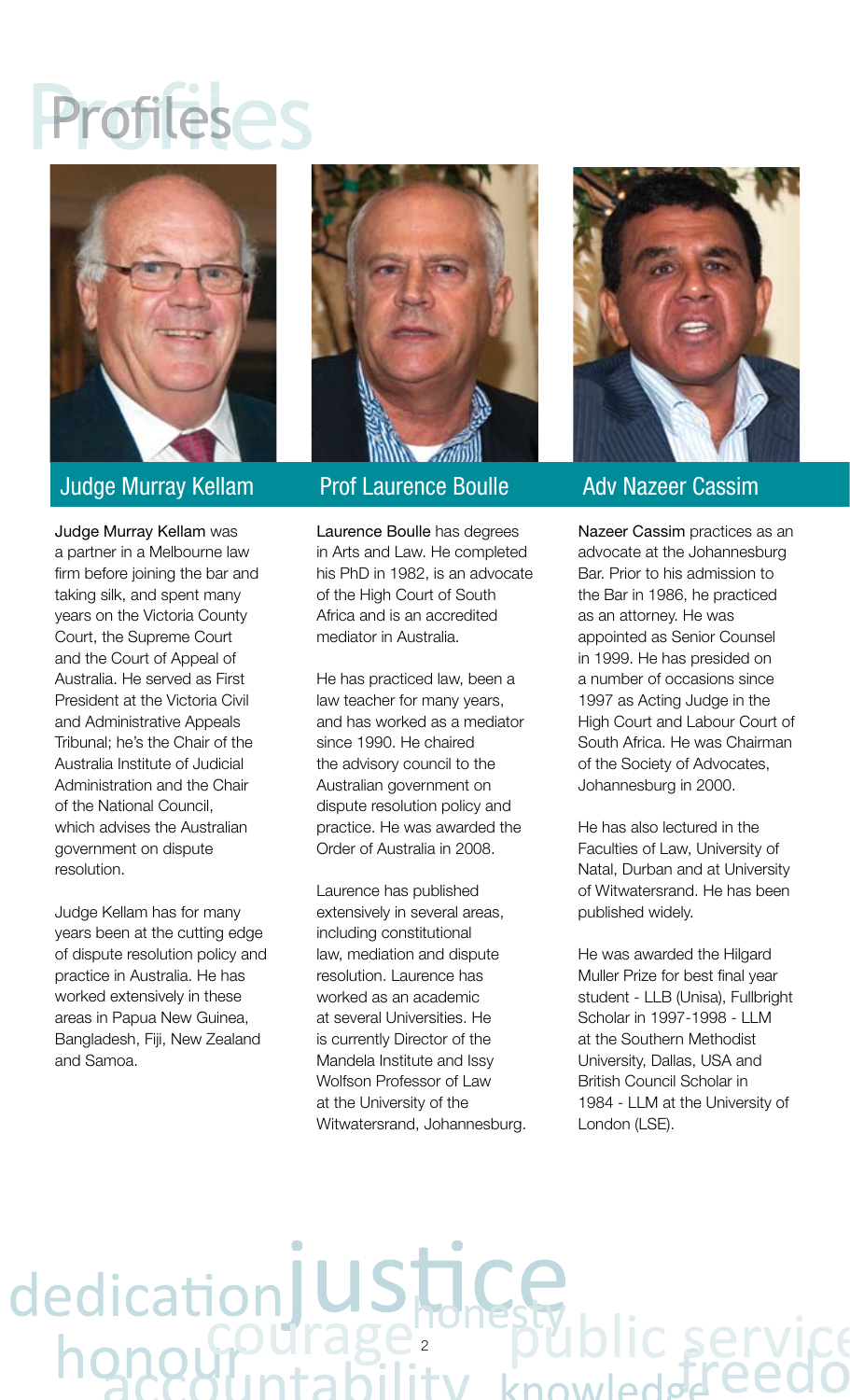

#### Prof Cathi Albertyn

Cathi Albertyn is Professor of Law at the University of the Witwatersrand, where she teaches Public Law and Human Rights. She is also a part-time commissioner at the South African Law Reform Commission.



#### Judge Dennis Davis

Judge Dennis Davis is a Judge of the High Court, Judge President of the Competition Appeal Court, and Hon Prof. of Law at UCT where he teaches Constitutional Law, Tax and Competition Law. He has recently had his latest book (co-authored with Michelle Le Roux) *Precedent and Possibility: The Use and Abuse of Law in South Africa*, published.



#### Francis Antonie

Francis Antonie is the Director of the Helen Suzman Foundation. He is a graduate of Wits, Leicester and Exeter Universities. He was awarded the Helen Suzman Chevenning Fellowship by the UK Foreign Office in 1994. From 1996 to 2006 he was Senior Economist at Standard Bank: thereafter he was director of the Graduate School of Public and Development Management at Wits University. He was the founding Managing Director of Strauss & Co.

### justice<sub>dignity</sub> **owledge**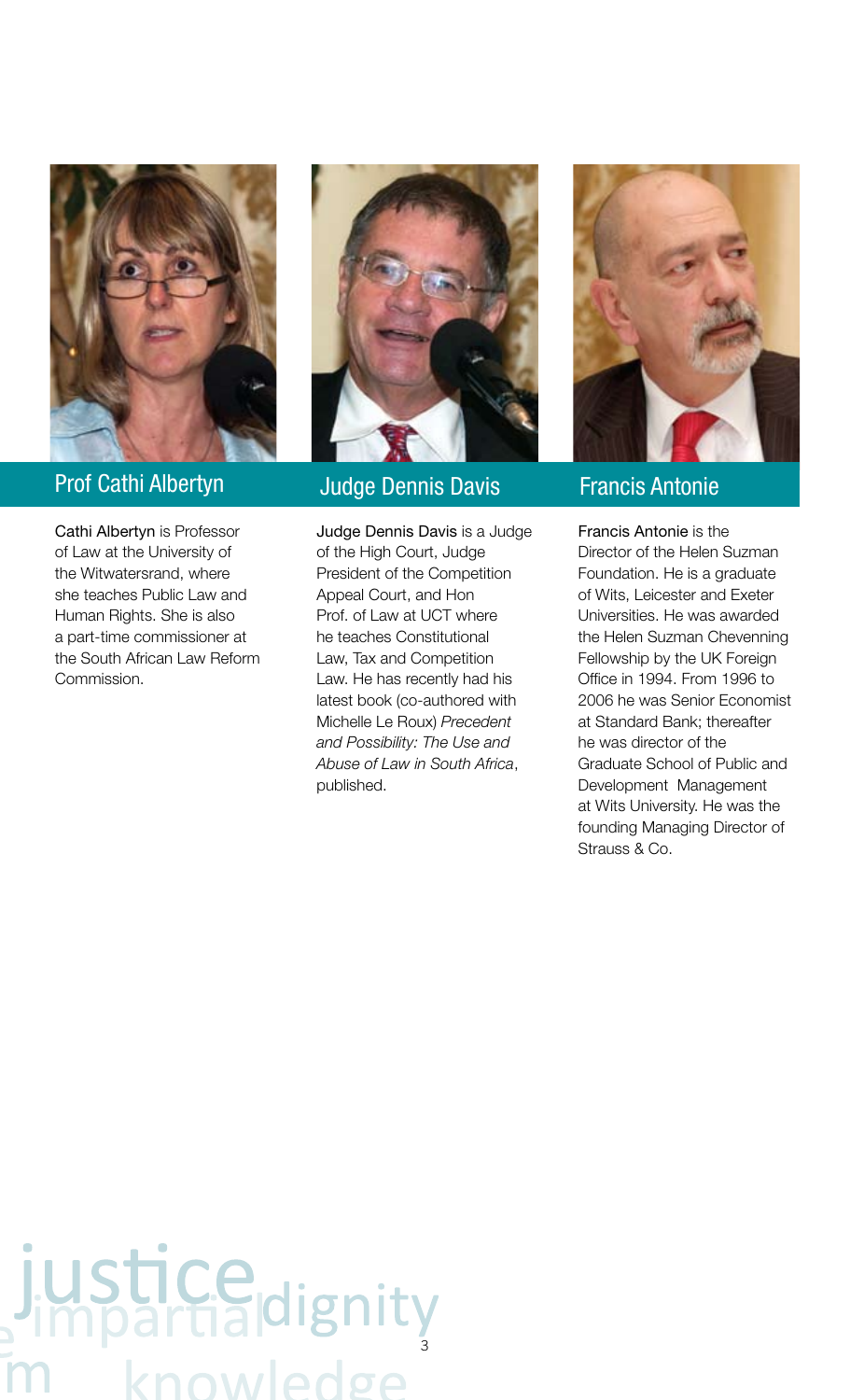# Executive Summary

JUDGE KELLAM presented a paper on civil court reform measures implemented in the Australian justice system and highlighted their positive impact on the delivery of justice in the Australian justice system. The general nature of some of these reforms, he felt, could provide precedence in a number of other jurisdictions around the world.

Judge Kellam said that the rule of law requires fair and just resolution of disputes through a fair but swift process (involving court and case management) at a reasonable expense. Delay and excessive expense negated the value of an otherwise just resolution, and systemic delay and expense rendered the system inaccessible. Public confidence in legal outcomes as well as legal processes is of utmost importance and it was for this reason he said that litigation processes must be reviewed continuously, and refined as necessary

Judge Kellam did acknowledge that in certain instances, court management added to the cost of litigation, but argued that for case management reform to be effective, there had to be a change in the culture of all parties involved - legal practitioners and the judiciary.

Other civil justice reforms in Australia related to the reduction of excessive reading of documentation in the discovery process and expert evidence (to counter misuse of expert witnesses). These reforms he said were a means of changing the very process of litigation in order to better deliver just outcomes to the parties involved in dispute.

He concluded with Australia's alternative dispute resolution or ADR that has become a statutory means for courts to resolve matters. Australian courts are able to order the mediation of a matter without the consent of the parties.

**PROF. LAURENCE BOULLE** described the 'meta-principle' for judicial reform to be keeping the 'patient (Justice) alive and well'. To achieve this, litigation needs to be modified and transformed through comprehensive management that involves parties and the legal profession. Much of the legitimising theory for the transformation of justice, Boulle asserted, had emerged through the alternative dispute movement. Key aspects for deep transformation would include a drive for more efficiency of performance throughout the system; a constitutional right to justice; the 'delegalisation' of disputes and introducing a sense of self-determination.

The demand side of the transformation process, Boulle said, tends to be much weaker than the supply side with professionals being reluctant to buy into the process and accepting non-legal solutions to disputes. The important focal point therefore is to be able to change attitudes and cultures and facilitate an evolution into new ways of thinking.

JUDGE DENNIS DAVIS was outright in his view that after 16 years of constitutional democracy, the legal culture in South Africa had remained unchanged. Taken as a given that changes to the legal culture were imperative to accommodate the country's diverse population in the 21st century, what these changes would be, remained to be understood, he said. He questioned whether the London Bar, the British Courts and Australian precedent should act as a barometer for standards in South Africa, the demands in South Africa being different.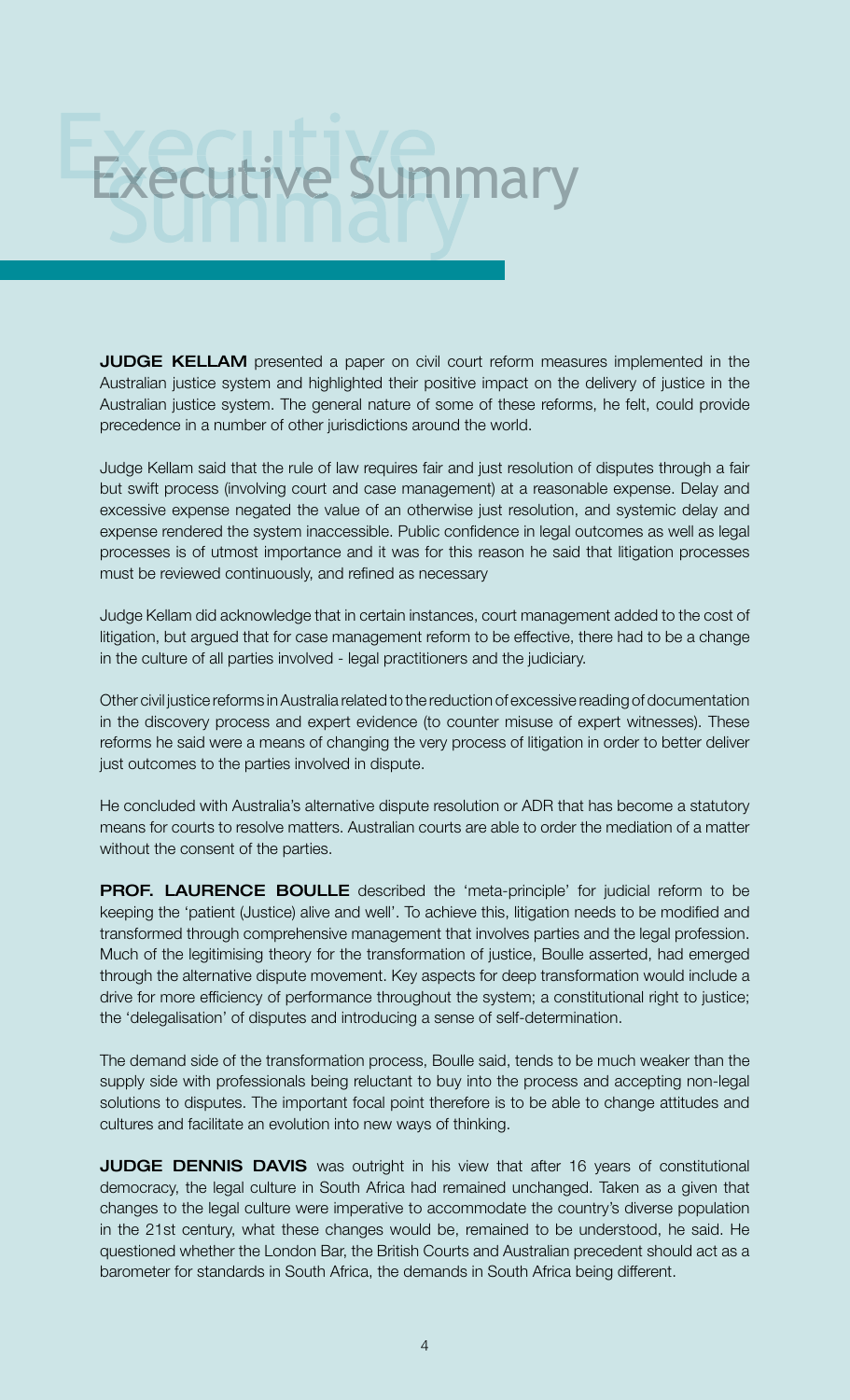Legal strategy adopted in litigation, he said, is counterproductive - the 'Stalingrad process' of litigation. Here he said the key motivator was to keep going as long as possible no matter what the cost, so cases would not be resolved. He cited competition law as a typical example of this, as well as the non-intervention of judges in case management at pre-trial. The paucity of discussion in this area, he said, was problematic for if as a country we aspired to be global players, gathering expertise in the courts around intellectual property and copyright law (as opposed to in Chambers), was crucial.

ADVOCATE NAZEER CASSIM was adamant that the Justice System and the civil process in particular had failed South Africa and there was no longer respect for law and order anymore in the country.

Cassim cautioned against comparing the South African system of justice to other countries because the bulk of the South African population does not have the same access to education as in other societies. Although the Woolf Report in the United Kingdom might have effected immense improvement, in South Africa the realities of South Africa are such that the majority of the population cannot afford the exorbitant legal fees to access the justice system.

He spoke critically of big business and how it uses the courts strategically, according to their own agendas. Such is the power of this sector, Cassim said, that the judges are fearful of tackling cases and being criticised by the Supreme Court of Appeal.

Infrastructure problems; human resource problems (6000 advocates serving 40 million people); exorbitant fees (a senior advocate will charge about R35,000 a day) were key ingredients for the failure of the system.

The future for justice, he said, would be to move away from the current system that is rooted in the past and find other methods and interventionist approaches. In sum this would mean changing the mindset of the entire body of players (judges, administrators, advocates, attorneys, citizens) involved in the process.

**PROF. CATHI ALBERTYN** questioned whether courts are the ideal place to resolve all disputes. The appropriate place to resolve disputes would need to consider physical location, geography, cost effectiveness and accessibility to the people. She also questioned whether South Africans are receiving just outcomes from the courts and what other jurisdictions could do to make justice quicker and fairer.

Supporting Cassim, Albertyn said that the majority of poor people (who have little ability to access courts) are more often than not unable to challenge unfair administrative procedures that impact so negatively on their lives. Having institutions in place equipped to deal with unrepresented parties (such as the CCMA), she asserted, is critical to meet the rights of all citizens. The incapacity of institutions in South Africa, she said, meant that this right is far from being realised. With legal aid board resources scarce and dispensing disproportionate amounts of resources to the criminal process, further undermines access. The pro bono system put in place provides a small light in the darkness, setting aside a number of hours per week for law firms to provide their services. At present however, these services were only 'skimming the surface' of real need in society.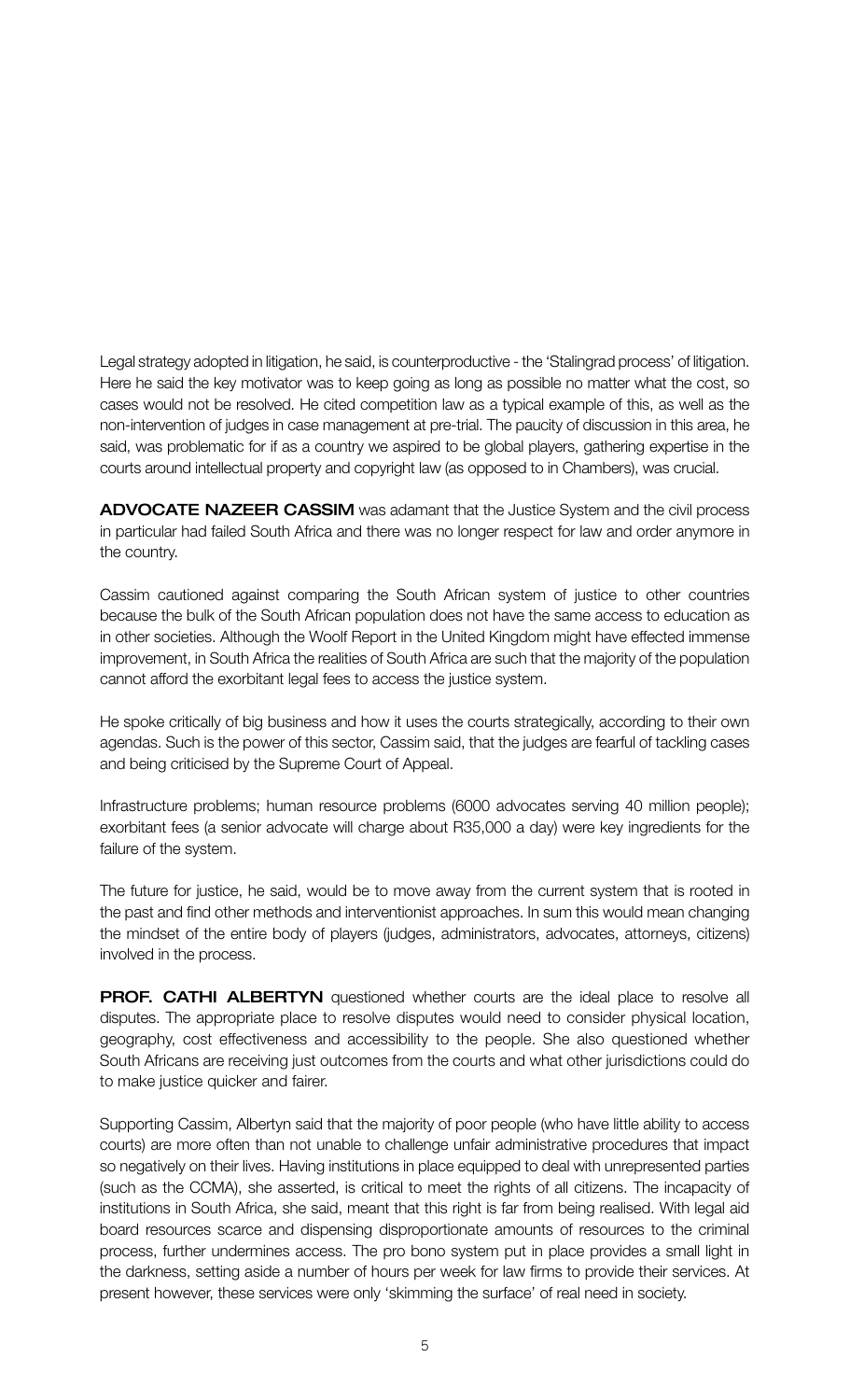#### Mr Francis Antonie

n behalf of the Helen Suzman Foundation and our partner, the Open Society Foundation for South Africa, I'd like to welcome you to this symposium on Delivering Justice.

Helen Suzman was passionate about public service. And the guiding principle that informed Helen's life, an unwavering commitment to and respect for human rights, underpins the work of the Foundation. Its research focuses principally on state institutions and delivery, and on the relations between state and civil society. Justice is one of these research areas.

This is the first in a series of three symposia on practical aspects of the justice system in South Africa. The seminars pick up on some of the themes elaborated on in a recent issue of Focus, the Foundation's journal. That edition explores images of justice. Tonight we focus on the delivery of justice in the civil litigation system.

This is a somewhat technical topic but with immense practical significance. The second seminar will examine the criminal justice system in South Africa and the third will focus on the composition of the courts and the accountability of judges.

There are many challenges facing the South African justice system. Key among these are the prohibitive costs associated with accessing the legal system, the perceived remoteness of the justice system, and issues relating to conjoint evidence. The courts also face competing pressures: to uphold the rule of law, to afford individual litigants procedural fairness, and demands from governments

and communities for quicker, cheaper and more effective justice delivery.

Balancing the competing imperatives requires choices by legislatures, by courts and by individual judges, since not all can be accommodated at the same time. In some jurisdictions this has led to extensive institutional changes, particularly where courts have taken control of managing the litigation process.

This evening's symposium will consider three broad areas. Firstly, what is the traditional role of the courts and judges in civil cases, what pressures are emerging to change that role, and what specific structural and procedural changes in civil litigation have taken place around the globe?

The second area explores the meta-themes relating to institutional changes, with particular reference to shifts from adversarial litigation to managerial judicial roles: the partial – if I may call it this – privatisation of justice services, what this means? – and consumer demands for responsiveness, efficiency and effectiveness.

The third area which I hope we will cover tonight considers the extent to which South African courts have adopted or could adopt some of the reforms to civil litigation. Here the role of judges in other jurisdictions is important. How would these changes accommodate constitutional imperatives in this country and deal with demands for access, efficiency and effectiveness in our civil courts?

We also need to factor in the social context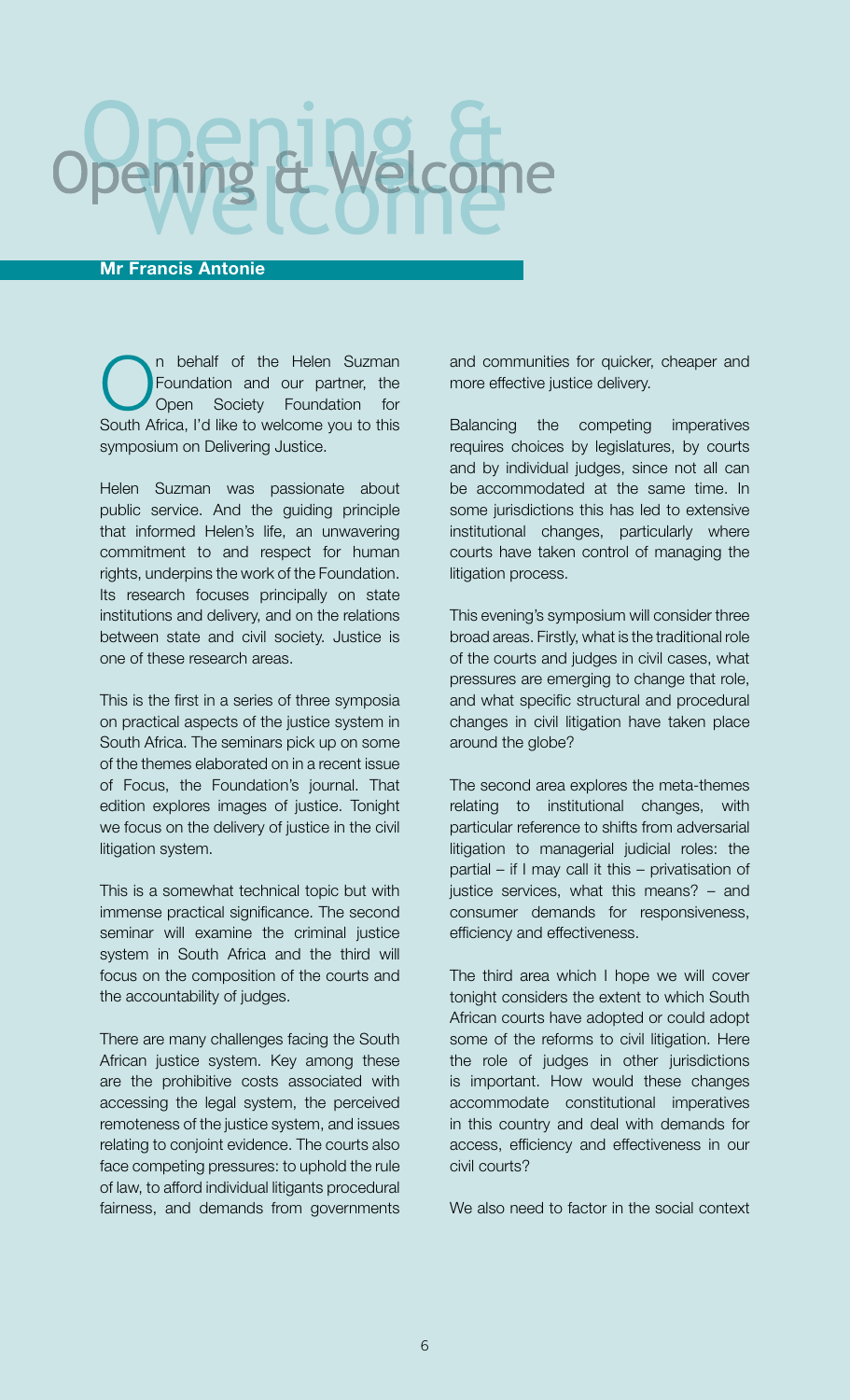in which judging takes place. Here issues of customary law, gender and poverty are important. What may be necessary, I suspect, is a cultural change to litigation. Institutional procedural changes are of limited impact without these cultural changes. And the response of the legal profession has been critical in the success or failure of reforms in other jurisdictions.

These balances and tensions will be referred to by the principal speaker tonight, who has survived the rigours of litigation reform elsewhere. Judge Murray Kellam was a partner in a Melbourne law firm before joining the bar and taking silk, and spent many years on the Victoria County Court, the Supreme Court and the Court of Appeal of Australia. He served as First President at the Victoria Civil and Administrative Appeals Tribunal; he is the Chair of the Australia Institute of Judicial Administration and the Chair of the National Council, which advises the Australian government on dispute resolution.

Judge Kellam has for many years been at the cutting edge of dispute resolution policy and practice in Australia. He has worked extensively in these areas in Papua New Guinea, Bangladesh, Fiji, New Zealand and Samoa.

Our first panellist will be Professor Laurence Boulle, the new Director of the Mandela Institute, who will relate the institutional changes referred to by Judge Kellam to some global themes in modern litigation and dispute resolution. Clearly developments in civil litigation in Hong Kong, Canada, New Zealand, Papua New Guinea and elsewhere



are relevant to South Africa only in so far as they are compatible with local constitutional imperatives, legal traditions and social culture.

These perspectives will be given respectively by the bar, the legal academy and the bench. And it is my pleasure to introduce Advocate Nazeer Cassim, Senior Counsel from the Johannesburg Bar, Professor Cathi Albertyn from the Wits Law School and Judge Dennis Davis of the Cape High Court.

These presentations will be followed by questions and I welcome participation from the audience. And while you are welcome to raise questions on any of the issues relating to tonight's themes, questions requesting free legal advice will be ruled out of order.

Judge Kellam, thank you.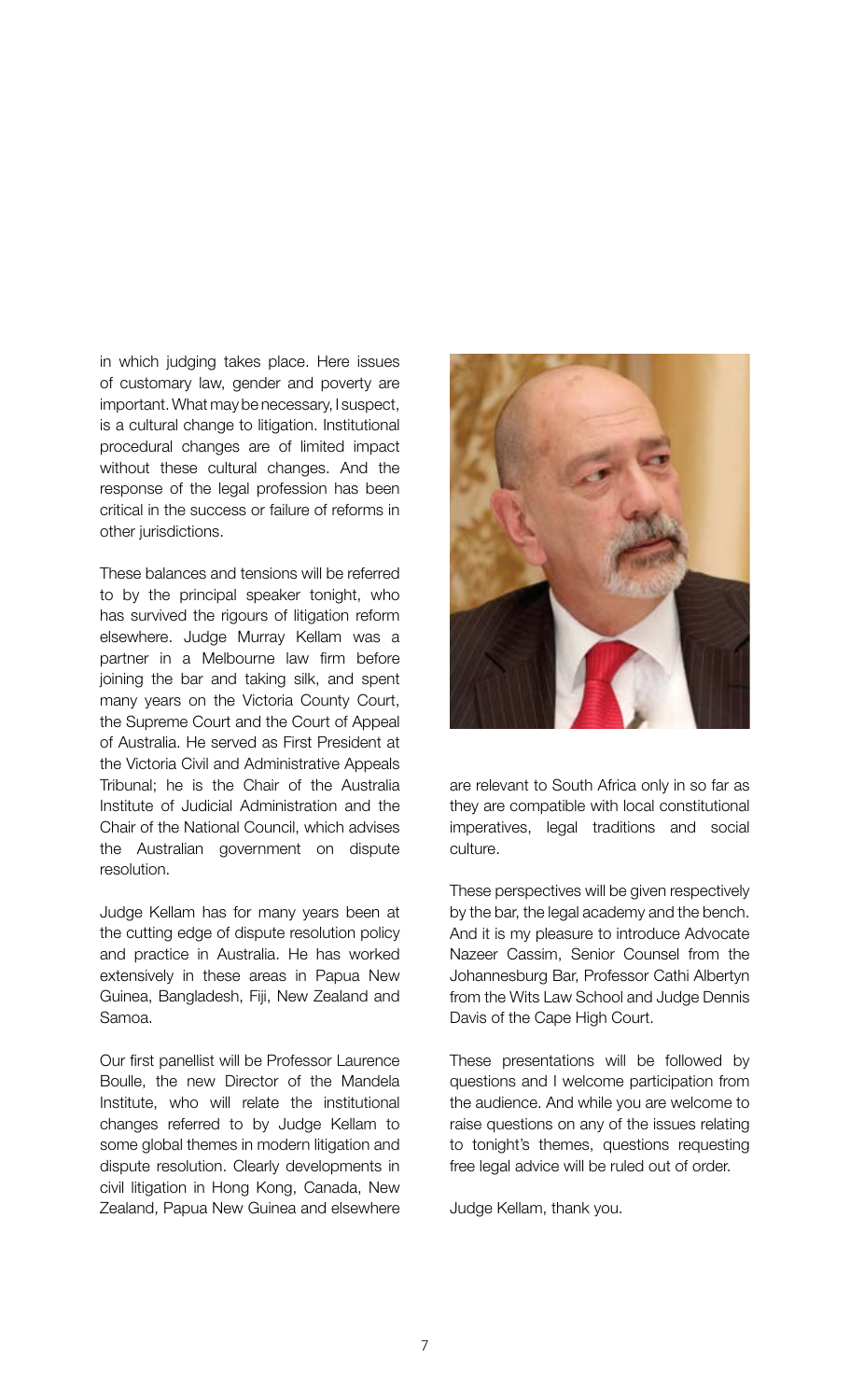# te Address

#### Judge Murray Kellam AO

#### Delivering Justice – International Trends in Civil Justice

The Rule of Law requires fair and just resolution of disputes.1 However it also requires that the process, particularly in relation to civil disputes be cost effective. The primary goal of a civil justice system is the just resolution of disputes through a fair, but timely, process at a reasonable expense. Delay and excessive expense will negate the value of an otherwise just resolution. Systemic delay and expense will render the system inaccessible. The public must have confidence in not only the outcomes but the processes of that litigation. Whilst the principles of the rule of law are immutable, the methods by which the rule of law may be enhanced must be reviewed continuously and refined as necessary.

When I commenced practice nearly 40 years ago, civil justice operated much as it had for the better part of nearly a century before that time. Writs were issued, defences were filed, requests for further and better particulars of pleadings were exchanged, interrogatories were delivered, general discovery took place, and in due course the matter would be listed for trial. At trial one would hear what the opposing witnesses would say for the first time. There was no requirement for the parties to exchange anything other than pleadings, and in some circumstances affidavits in support of certain claims. There was no exchange of witness statements and in particular expert witness statements. In many ways trial was by 'ambush'. Although the timetable of pleading was dictated by the court rules, in reality the legal profession controlled the process of the litigation. More often than not the case settled at the court door. However if the matter did go to trial, counsel would be required to commence the case with the assumption that the trial judge had done no preparation and had little if any knowledge of the nature of the proceeding. I can well recall standing and

reading the pleadings to the trial judge at the commencement of a trial. The tradition in Australia, as in the UK was an "oral" one and very little documentation, apart from the pleadings, and perhaps affidavits in support, was provided to the judge.

Not surprisingly this process created substantial delay for the parties, as well as incurring great cost for the litigants and also for the public purse. Calls by the courts to appoint more judges in the face of increasing backlogs met with more and more resistance from the executive and from governments. Concerns expressed about the cost of civil justice to litigants, government and the community became strident. Delay and cost were perceived to be barriers to access to the courts. There were calls for the courts to become more efficient and responsive to community needs.

#### *The days when the courts were seen as passive tools controlled wholly by the litigants are days that are past.*

It was in this context that the first major change took place. That change, which can be summarized as being 'case management' took the general conduct of proceedings away from the profession. The judges took control of the management of the timetable, and much of the process of litigation.

The first "managed lists" tended to be in limited areas or in 'boutique' areas of law such as building and construction or certain types of commercial proceedings. Although initially perceived as an unacceptable intrusion into the adversarial system, judicial case management of proceedings is now universally adopted in the superior and intermediate courts in Australia and New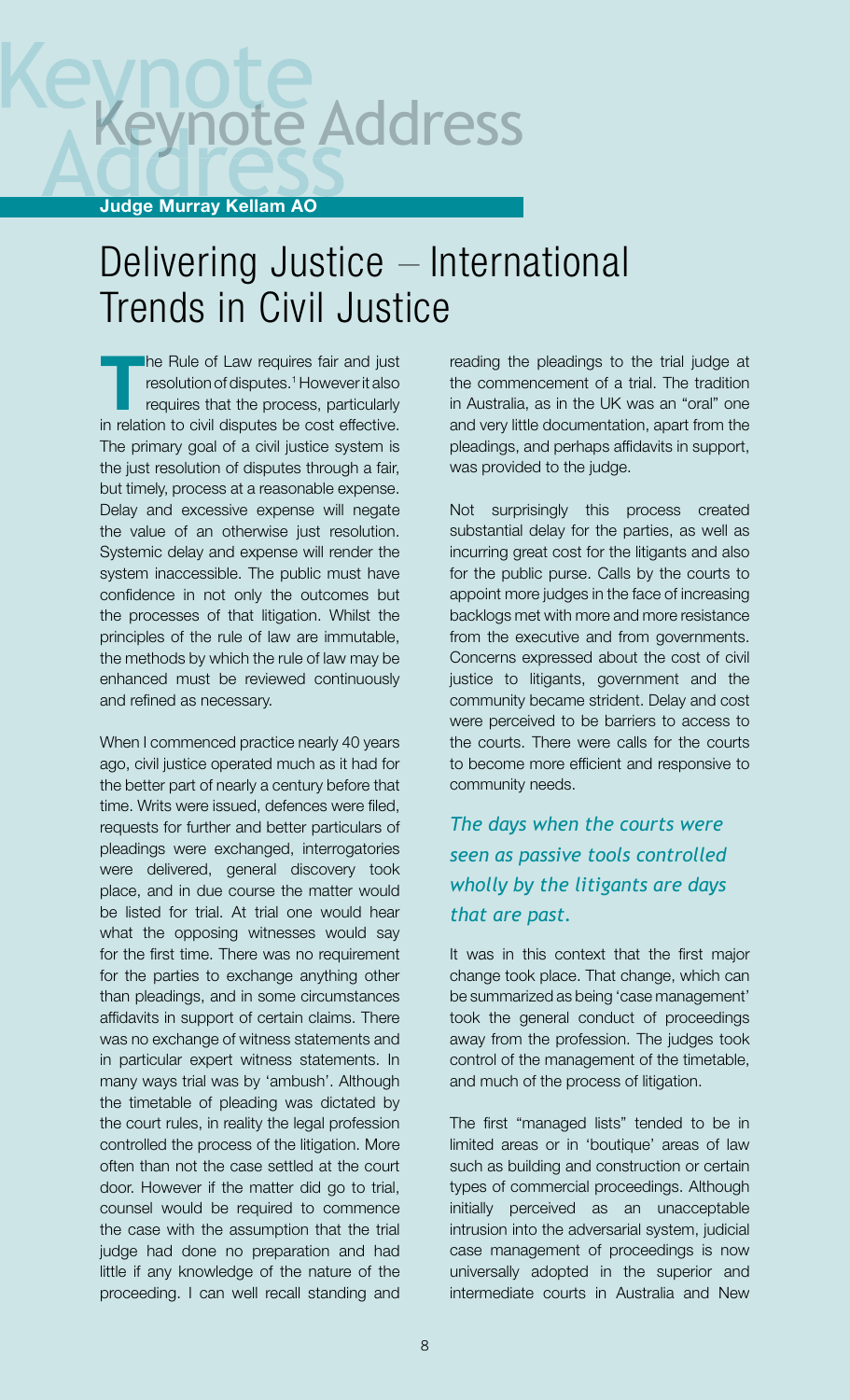

Zealand. The days when the courts were seen as passive tools controlled wholly by the litigants are days that are past. As early as 1992 Gleeson CJ said in State Pollution Control Commission v Australian Iron & Steel Pty Ltd<sup>2</sup>:

*"The courts of this State are overloaded with business, and their workload has, over a number of years, increased at a greater rate than any increase of the resources made available to them. The inevitable consequence has been delay. This, in turn, has brought an increasing responsibility on the part of judges to have regard, in controlling their lists and cases that come before them, to the interests of the community, and of litigants in cases awaiting hearing, and not merely to the concerns of the parties in the instant case. The days have gone when courts will automatically grant an adjournment of a case simply because both parties consent to that course, or when a decision to grant or refuse an adjournment sought by one party is made solely by reference to the question whether the other party can adequately be compensated in costs. There are a number of Practice Notes* 

*issued in relation to the business of the Supreme Court making that perfectly clear. The flow of cases through the courts of this State is now managed by the judiciary, and not left to be determined by the parties and their lawyers."* 

#### Judicial Case Management

The management of the interlocutory stage of litigation by judges was well established in some courts in Australia by the late 1980s and use of the technique was accelerated during the early 1990s. It is fair to say that such Australian schemes were derived largely from similar processes which had been adopted in US Federal Courts over the preceding decade.3 A variety of case management schemes existed in the various Australian jurisdictions by the time Lord Woolf visited Australia in 1994 in the course of the preparation of his report.<sup>4</sup> No doubt many of you are familiar with the Woolf Report which resulted in extensive reform of the English civil justice process.

The objectives of case management include early resolution of disputes, reduction of trial time, more effective use of judicial resources, the establishment of trial standards, the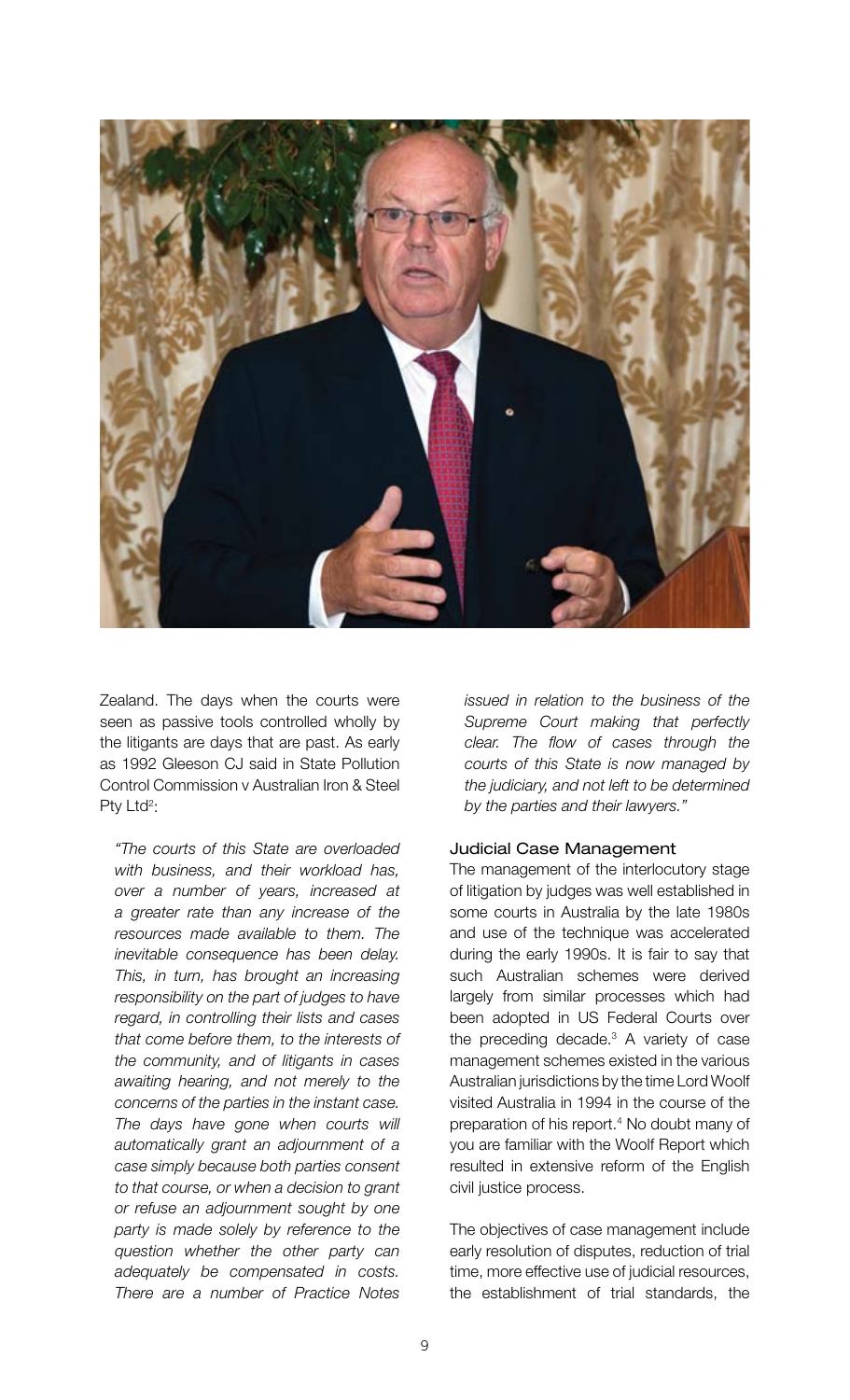monitoring of case loads and the development of information technology support. Other objectives include increasing accessibility to the courts, facilitating planning for the future, enhanced public accountability and the reduction of criticism of the justice system by reason of perceived inefficiency.

There are different models of judicial case management in Australia, but the Federal Court of Australia has led the way and it is useful to consider the manner in which it manages litigation before it.

#### The Federal Court of Australia Docket System

When an initiating document is filed, matters are given a return date for directions before a single judge. Cases in some areas of law requiring particular expertise (including intellectual property, taxation and admiralty law) are allocated to a judge who is a member of a specialist panel. That judge has a 'docket" of cases which he or she is responsible to manage. At directions' hearings the judge gives whatever directions are necessary to assist the parties in identifying the relevant issues. The judge also makes the necessary orders for the progress of a case to trial. Such orders include those for particulars and discovery. There is no longer any entitlement to general discovery or to interrogatories. Leave is required for both. A case is adjourned to a fixed date by which parties are expected to have completed any interlocutory steps which have been ordered. The docket judge monitors compliance with directions, deals with interlocutory issues and ensures that hearing dates are maintained. Usually that judge will hear the case if it is not resolved before trial.

I shall not dwell further on case management processes as numerous examples of its manifestation can be found in Australia, New Zealand, Hong Kong, the US and the UK.<sup>5</sup> One example is the Victorian Supreme Court Practice note for Case Management Conferences.<sup>6</sup> However, the genesis of other reforms can be seen in the assumption of control of the litigation by the judiciary in the management of cases. It was this assumption of control which led judges to

*In particular the 'docket system' whereby a judge has control of the proceedings from start to finish has been the subject of criticism. An empirical study of the individual docket system in the US Federal Court suggests that the system reduces delay but does not reduce costs.*

introduce ADR, and in particular mediation $<sup>7</sup>$ ,</sup> as a court connected process.

There have been concerns raised by commentators about active case management by judges. In particular the 'docket system' whereby a judge has control of the proceedings from start to finish has been the subject of criticism. An empirical study of the individual docket system in the US Federal Court suggests that the system reduces delay but does not reduce costs and in fact appears to have increased the cost of litigation in that Court.<sup>8</sup> However, whatever concerns may have been expressed, in recent times the High Court of Australia has affirmed in strong terms the obligation of judges to control the litigation before them. In *AON Risk Services Australia Ltd v Australian National University9* the Court said:

*In the past it has been left largely to the parties to prepare for trial and to seek the court's assistance as required. Those times are long gone. The allocation of power, between litigants and the courts arises from tradition and from principle and policy. It is recognised by the courts that the resolution of disputes serves the public as a whole, not merely the parties to the proceedings.*

In my view it is likely that the power of judges to be interventionist in case management will continue to increase. Adversarial trial will become more inquisitorial. Already there has been discussion in Australia as to whether or not judges should have power to call witnesses to give evidence without the consent of the parties.10 There have been calls for judges to have greater powers to impose limits on the conduct of pre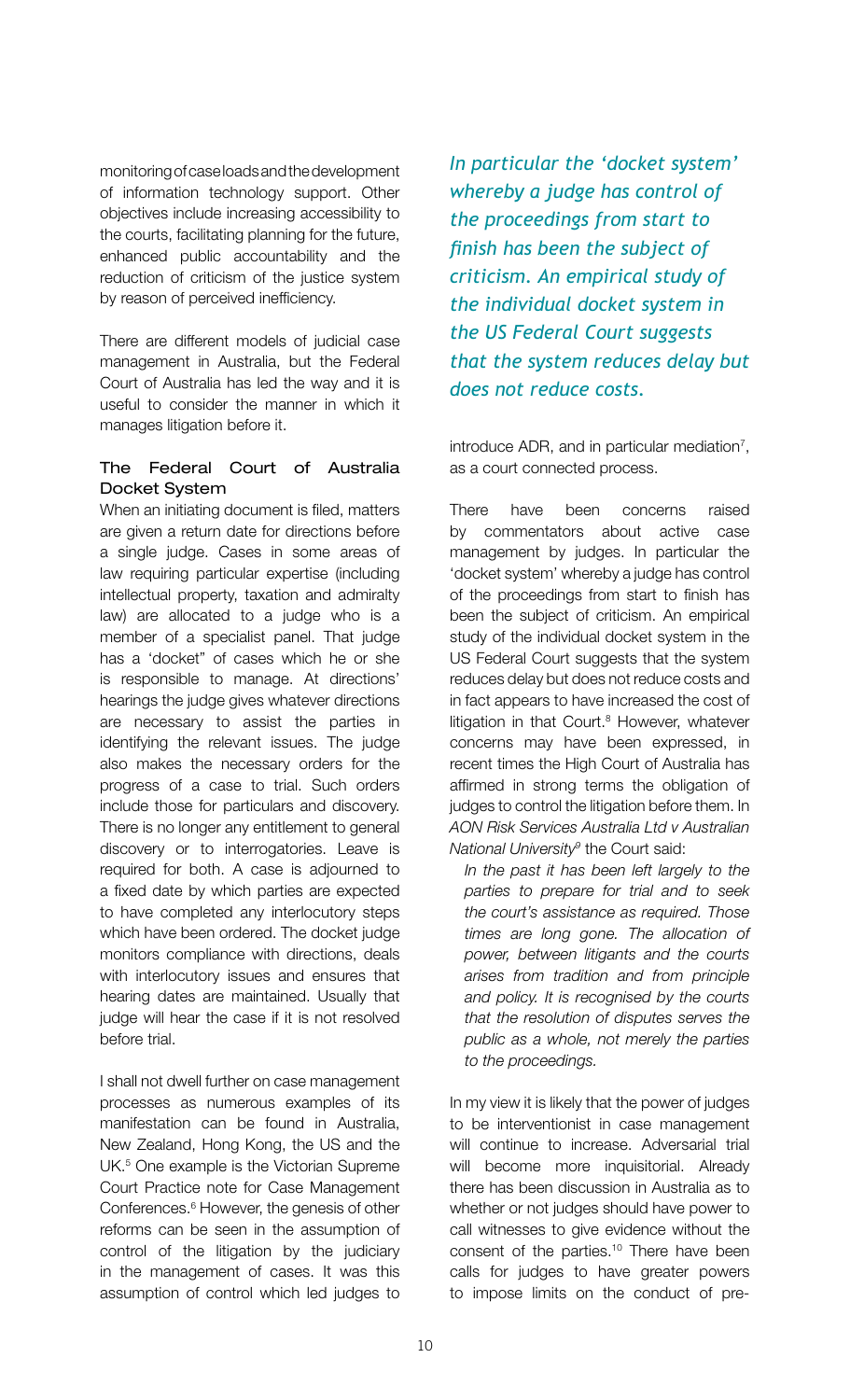trial procedures.<sup>11</sup> Likewise judges will be granted power to limit time taken to examine and cross-examine witnesses and make submissions. This has happened already in NSW.12 The Final Report of the Hong Kong Chief Justice's Working Party on Civil Justice Reform endorsed clearly defined directions for the conduct of trials and the power to limit times stating:13

*Knowing what periods of time have been allocated for each task, counsel would be able to plan their submissions and examination and cross-examination accordingly. This would promote fairness in the distribution of trial time between the parties.'*

I note that concerns about proportionality of costs have been expressed in South Africa. In *Brownlee v Brownlee14* Brassey AJ described a family law case as a 'tragedy' which 'would have been evident to anyone sitting in court throughout the days, sometimes seemingly endless, when... the evidence was presented, challenged and minutely examined in argument'.

*A change in culture both on the part of parties, legal practitioners and the judiciary is needed if case management is to achieve the desired result. In particular the focus must be on identifying the issues at an early stage.*

As stated above there have been concerns expressed in a variety of jurisdictions that case management techniques can add to the cost of proceedings. In particular, the 'over management' of cases is a risk. If care is not taken, the process of case management can be used to delay cases and add cost just as did the 'interlocutory warfare' which case management seeks to avoid. A change in culture both on the part of parties, legal practitioners and the judiciary is needed if case management is to achieve the desired result. In particular the focus must be on identifying the issues at an early stage. If the real issues in a case are not identified early,

interlocutory steps are dictated by process rather than the ends to which they should be directed.

The individual docket approach is not appropriate for all proceedings. For example the Hong Kong Final Report on Civil Justice Reform<sup>15</sup> recommends that an individual docket system be used for special cases, including commercial, personal injury, construction, and constitutional and administrative. Case management must be utilized with care. No doubt many cases will be more efficiently managed by experienced litigators without the intervention of a court. However experience in Australia demonstrates that many cases benefit from the control of an experienced judge in confining cost by reducing the issues. Furthermore judicial control of a proceeding can ensure that the weaker party is protected from manipulation of the litigation process by the stronger and better resourced party.

The Australian experience is that 'pilot projects' that can be properly evaluated are satisfactory methods of effecting change in this area of civil justice reform.

#### Specific other Civil Justice Reforms **Discovery**

In his Interim Report Lord Woolf observed that the existing discovery process was a significant barrier to access to justice in England and Wales. Some of the problems brought to Lord Woolf's attention included:

- the excessive cost of the process,
- the enormous resources required to be deployed to carry out discovery,
- the increasing tendency to record matters in writing and the greater complexity of modern business,
- the use of discovery as a weapon to pressure the other side,
- the failure to weed out documents that were not essential, and this added to costs at every stage of the proceeding,
- the slavish copying of documents instead of carrying out an inspection to isolate only relevant documents.

The central platform of Lord Woolf's discovery reforms was to limit the availability of full discovery to a small minority of cases in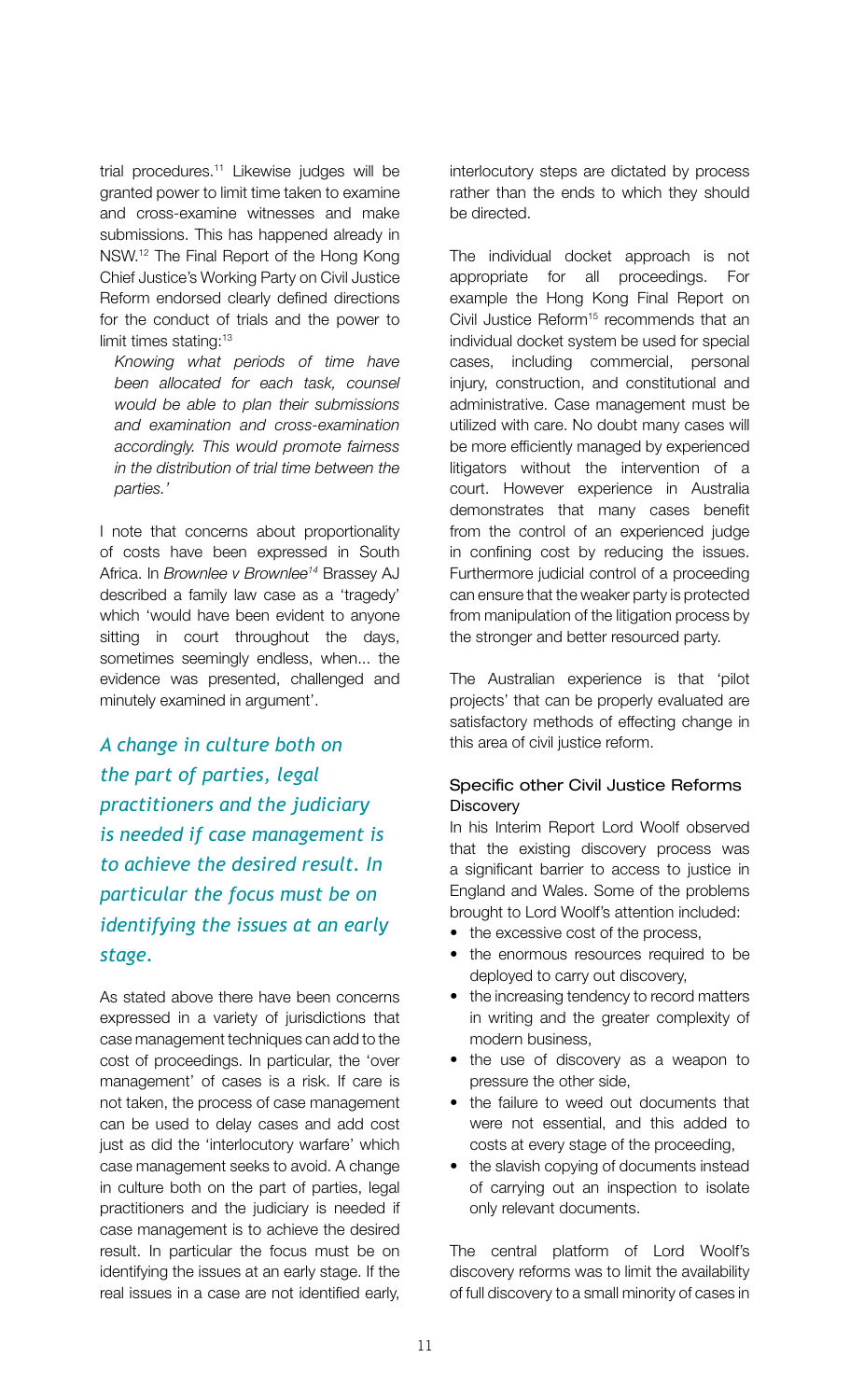which it could be shown that such discovery was justified. Lord Woolf recommended two types of discovery: 'standard' and 'extra'. Lord Woolf recommended that standard discovery should be the first step, with the extent and timing of any extra discovery to be determined by the court.

Although such a two stage approach has not been adopted generally in Australia, New Zealand, Hong Kong or Canada a similar philosophy can be seen to exist in terms of the necessity to limit the cost and abuse of 'general discovery'. Indeed, just before I left Australia to come here the newly appointed Chief Justice of the Federal Court was reported as saying "At the initial directions hearing, why don't judges make an order that before discovery, the plaintiff and defendant file the 10 documents they each consider most important to their case? I think that is a way to get the senior lawyers with the analytical abilities and responsibilities for presenting the case to take responsibility at a much earlier stage."16

The management of discovery has been a major issue in all Australian courts. The principal criticisms of discovery are that the objectives of the process are either not being achieved or are achieved only at great cost. The use of discovery as a tactical tool to leverage settlement or deter an opposing party is also frequently cited as a serious problem. Accordingly reforms have been instituted throughout Australia. The Federal Court has stated that generally, in order to prevent orders for discovery that require production of more documents than are necessary for the fair conduct of the case, it will limit discovery orders to those documents which are required to be disclosed.

The parameters of discovery are further narrowed in the Federal Court's Fast Track List ('rocket docket'). In this list, except where otherwise ordered, parties are required to discover only those documents on which they intend to rely and documents that have a significant probative value adverse to their case. In addition, the scope of the parties' search obligations is further narrowed to a good faith proportionate search. A party must make a 'good faith effort to locate

*Recently, expert evidence has been the subject of extensive enquiry and reports in a number of jurisdictions. These reviews have led to the introduction of a new framework for the judicial control of expert evidence in an attempt to improve the usefulness of and address the high costs of such evidence.*

discoverable documents, while bearing in mind that the cost of the search should not be excessive having regard to the nature and complexity of the issues raised by the case, including the type of relief sought and the quantum of the claim'. If requested, a description of the search that has been undertaken must be provided.

#### Expert Evidence

Recently, expert evidence has been the subject of extensive enquiry and reports in a number of jurisdictions.17 These reviews have led to the introduction of a new framework for the judicial control of expert evidence in an attempt to improve the usefulness of and address the high costs of such evidence.

#### The Woolf Reforms

Lord Woolf had significant concerns about the use of expert evidence in litigation, arguing that it was susceptible to misuse. However, his interim proposals on the topic, which focused on mitigating 'the full-scale adversarial use of expert evidence", met with substantial resistance during the consultation stage. Members of the legal profession, he opined, were 'reluctant to give up their adversarial weapons'.

Nevertheless Lord Woolf believed reform was necessary if 'more focused use of expert evidence' was to be achieved, and premised his recommendations on the notion that 'the expert's function is to assist the court'. He considered that there was no uniform solution appropriate to all cases, and that the preferable approach would be a 'flexible' one built around enhanced court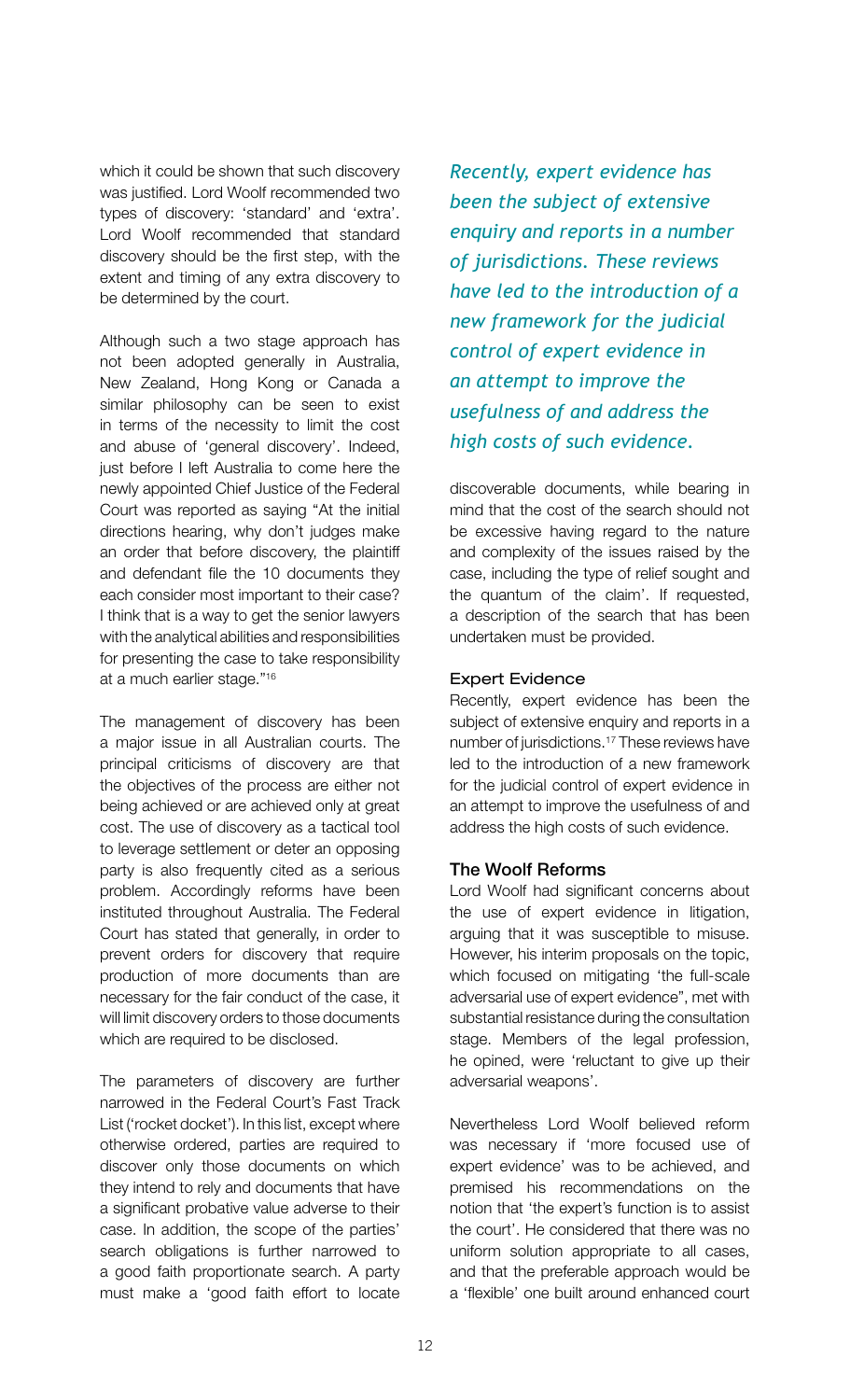control and broad management discretion. In particular, he proposed making leave of the court a condition precedent to the adducing of expert evidence, such that the court can, for example:

- prevent the use of expert evidence, in general or on particular subjects,
- limit the number of experts whose evidence the parties can adduce,
- direct the use of a single expert on a particular matter,
- require an expert's evidence to be given in writing,
- • direct the parties' experts to meet and produce a joint report noting matters of agreement and divergence and
- limit the scope of expert evidence in fasttrack cases (e.g. one expert per side per field of expertise, global limit of two experts per side, preference for single joint experts, no oral evidence).

In this regard Lord Woolf observed that there was significant opposition within the legal profession to the use of single experts, but he believed nevertheless that judges should consider whether it was appropriate in a particular matter. He stated that:18

*A single expert is much more likely to be impartial than a party's expert can be. Appointing a single expert is likely to save time and money, and to increase the prospects of settlement. It may also be an effective way of levelling the playing field between parties of unequal resources. These are significant advantages, and there would need to be compelling reasons for not taking them up.*

The use of single joint experts in the UK following Lord Woolf's Final Report has not been without controversy. Indeed the NSW Law Reform Commission considered this to have been 'arguably the most significant and controversial recommendation' of the Report.19 Importantly, the Woolf civil justice reforms in the UK were evaluated in two reports issued by the Department for Constitutional Affairs of the UK. The first report, entitled "Emerging Findings: An early evaluation of the Civil Justice Reforms," was issued in March 2001<sup>20</sup>, and the second, "Further Findings: A continuing evaluation

of the Civil Justice Reforms," was issued in August 2002.<sup>21</sup> The first UK evaluation report, "Emerging Findings," relying primarily on anecdotal evidence, suggests that most stakeholders believe that the reforms in this area have helped to promote early settlement and a less adversarial approach to litigation. The subsequent "Further Findings" report reported a high level of satisfaction with the quality of appointed experts (91%), but a majority of respondents (56%) also expressed some concerns about the use of single joint experts, with the possibility of increased costs being a frequently mentioned comment. Furthermore, the same survey indicated that while most lawyers (82%) felt single joint experts were appropriate in fasttrack cases, far fewer lawyers (54%) thought they were appropriate in the more complex multi-track cases. Again, the possibility of increased costs was mentioned as a reason behind their concerns.

#### Expert Witness strategies in Australia

There has been a dramatic change in the reception of expert evidence by Australian courts. The first significant change was a requirement for exchange of expert witness statements well before trial. However, the later reforms have gone well beyond the mere earlier exchange of reports.

New strategies which have been introduced in Australia for controlling expert evidence include:

- limiting the number of expert witnesses to be called,
- appointing single joint experts (that is, one expert appointed jointly by the parties, sometimes referred to as the 'parties' single joint expert') or courtappointed experts,
- permitting experts to give evidence concurrently in a panel format (often referred to as 'concurrent evidence' or 'hot-tubbing'), or in a particular order
- introducing a code of conduct to be observed by experts, with the principal focus being that experts have an obligation to the court rather than to the client by whom they are retained,
- formalising processes for instructing experts and presenting experts' reports,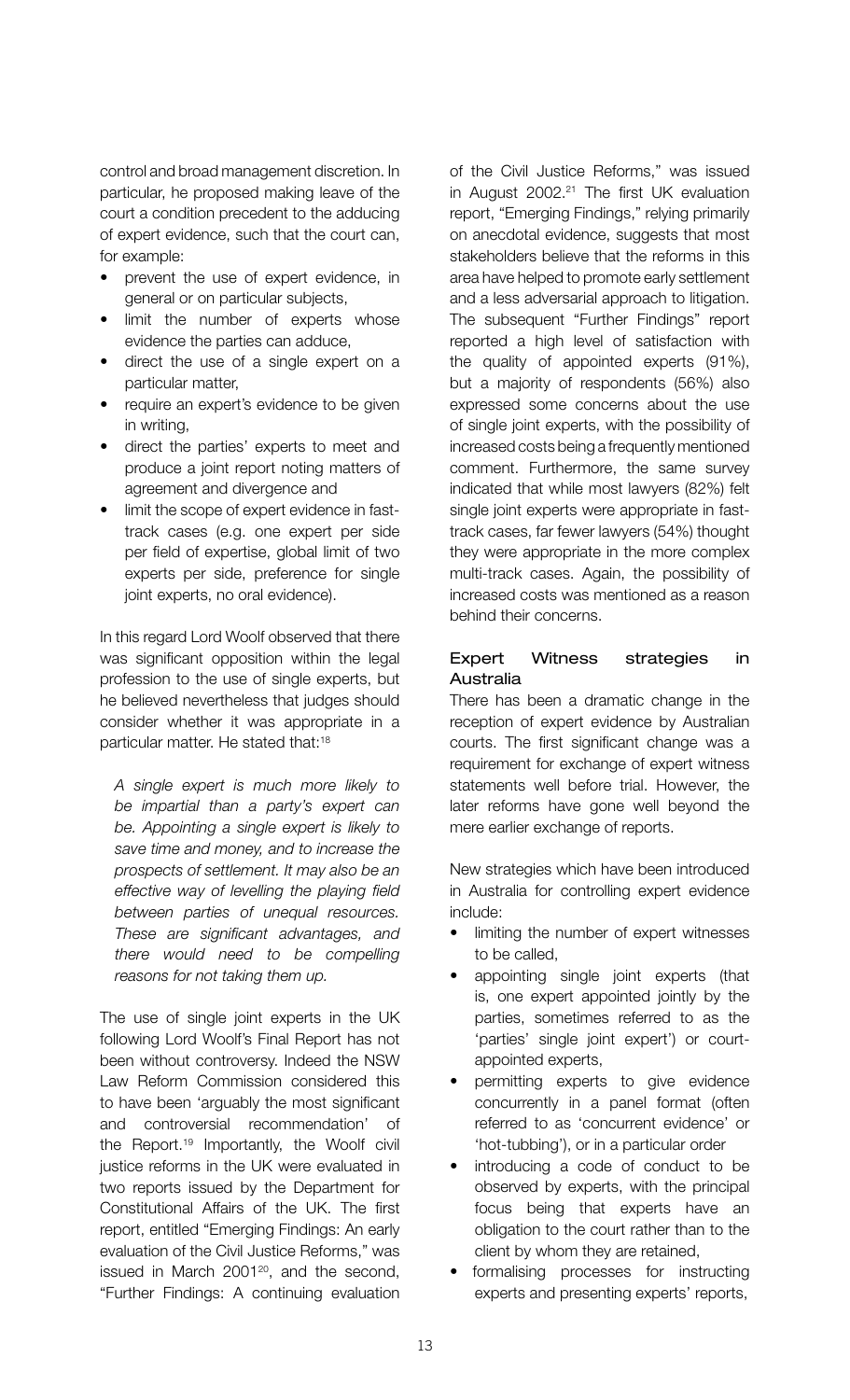- requiring disclosure of fee arrangements,
- imposing sanctions on experts for misconduct and
- developing training programmes for expert witnesses.

By way of example, and in response to concerns that expert witnesses were being misused, a number of significant changes have been made to the procedures in the Common Law Division of the Supreme Court of New South Wales. The changes include single experts appointed by agreement between the parties, the option of court-appointed experts, power of the court to control the number of experts and the manner of their giving evidence. The amended rules allow the judge to order the sequence for the giving of evidence so as to require the defendant to call lay or expert evidence in what would otherwise be the plaintiff's case.

#### Single Joint Expert Witnesses

The NSW Supreme Court rules provide that at any stage of the proceedings the Court may order that an expert be engaged jointly by the parties. Where such an expert has been called in relation to an issue, the rules prohibit the parties from calling further expert evidence on that issue, except with the leave of the court.

#### Concurrent Evidence

Perhaps the most significant change in relation to expert evidence is the use of the concurrent method of hearing the experts' evidence. How does it work? Reports are obtained in the conventional manner by the parties. Exchange of the reports takes place and as is commonplace now the experts are required to meet to discuss the reports. This may be done in person or by telephone after which the experts are required to produce a short dotpoint document which sets out the matters upon which they agree, but more importantly those on which they disagree.

Essentially concurrent evidence is a discussion chaired by the judge in which the various experts, the parties or their advocates and the judge engage in an endeavour to identify the issues and to arrive at a common

*The resolution of the litigation is enhanced if the experts can give their evidence in an atmosphere of structured and constructive discussion where their views are respected rather than in an aggressive encounter where the object is to destroy the witness.*

resolution of them. If agreement between the experts does not result what follows is a structured discussion with the judge as the chairperson. This allows the experts to give their opinions without constraint by the advocates in a forum which enables the experts to respond directly to each other. The resolution of the litigation is enhanced if the experts can give their evidence in an atmosphere of structured and constructive discussion where their views are respected rather than in an aggressive encounter where the object is to destroy the witness.

#### A concurrent witness case study

McLellan J, the Chief Judge of Common Law in the Supreme Court of NSW, has been a pioneer in the use of concurrent evidence. In *Halverson v Dobler,22* a case where a young man had had a cardiac arrest and sustained devastating and permanent brain damage. He sued his general practitioner. The issues required evidence from other general practitioners about the duty of a general practitioner when faced with the plaintiff's circumstances. There was also a major cardiological issue. Five general practitioners gave evidence concurrently. They sat at the bar table and over a period of one and a half days discussed in a structured and cooperative manner the issues which fell within their expertise. McLellan J estimated their evidence would have taken at least 5 days if taken in a conventional manner. In addition four cardiologists – one by video link from the US- also gave evidence concurrently. Their evidence took one day. They were able to distill the cardiac issue to one question. Although they had different views on that question, their respective positions were stated clearly. McLellan J said "I have been a lawyer for in excess of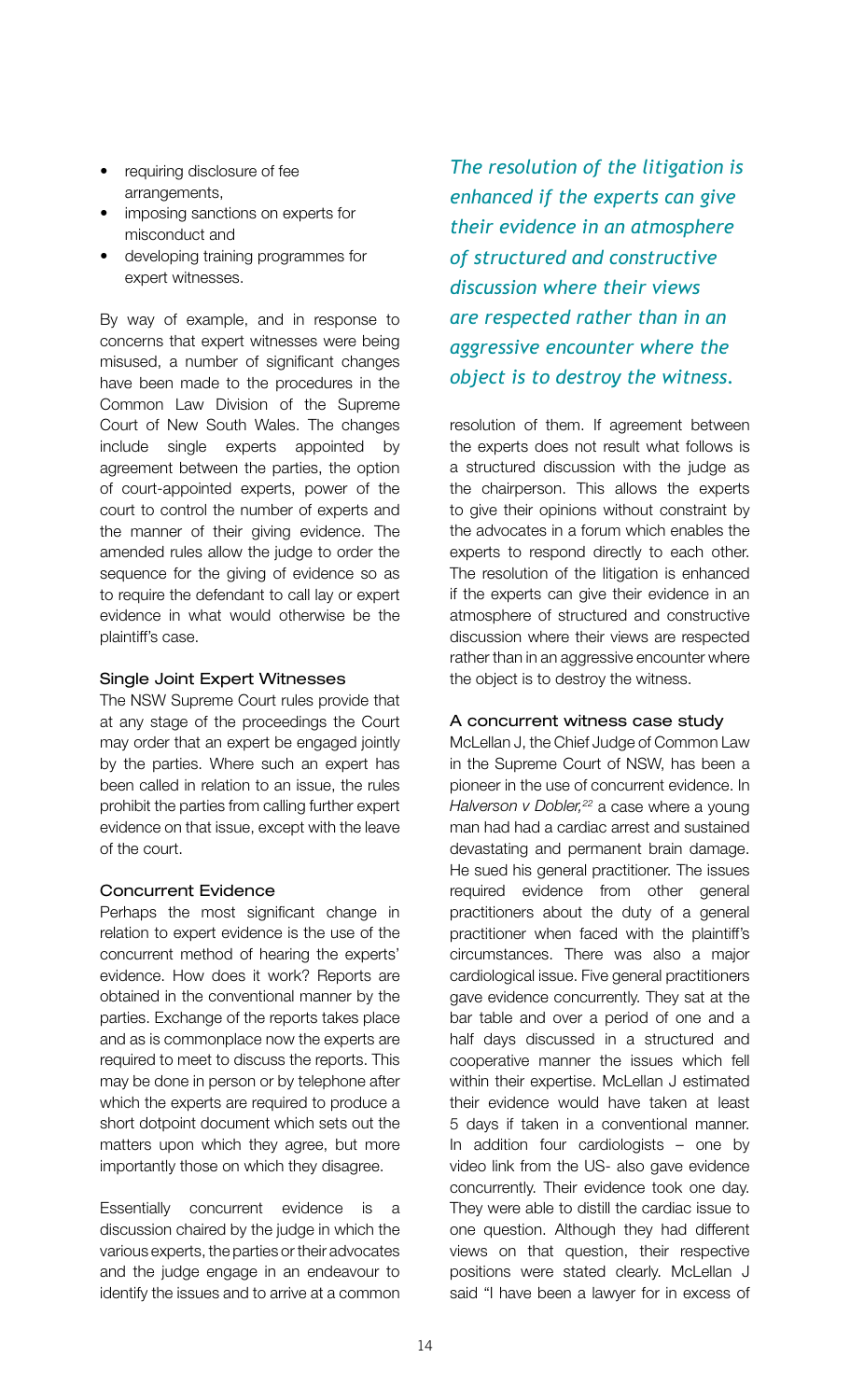35 years. That day in court was the most significant I have experienced. It was a privilege to be present and chair the discussion between four doctors - all with the highest level of expertise, discussing the issues in an endeavour to assist me to resolve the ultimate question."<sup>23</sup>

#### Court Connected ADR Mediation

Of all the reforms that have taken place in civil justice, court connected ADR processes are the most significant. Of these, mediation is used most often, but other processes such as early neutral evaluation are being used increasingly. Most Australian courts have long had power (with the consent of the parties) to refer all or part of a proceeding out to an independent arbitrator, and power to refer a particular issue arising in a proceeding for determination by a 'special referee'. However, it is only in relatively recent times that courts have had statutory power to order the mediation of a proceeding without the consent of the parties.

The methods by which such mediations take place vary according to the jurisdiction but it is now true to say that it is only in exceptional circumstances that a proceeding in a superior or intermediate court is not the subject of an order for mediation.

Indeed in May of 1999 the Chief Justices of Australian and New Zealand superior courts published a declaration on Court Annexed Mediation which included the following:

- Mediation is an integral part of the Court's adjudicative processes and the "shadow of the court" promotes resolution.
- Mediation enables the parties to discuss their differences in a co-operative environment where they are encouraged but not pressured to settle so that cases that are likely to be resolved early in the process can be removed from that process as soon as possible.
- Consensual mediation is highly desirable but, in appropriate cases, parties can be referred where they do not consent, at the discretion of the Court.
- The parties should be free to choose, and should pay their own mediator, provided that when an order is sought for such

mediation the mediator is approved by the Court.

- Mediation ought to be available at any time in the litigation process but no referral should be made before litigation commences.
- In each case referral to mediation should depend on the nature of the case and be at the discretion of the Court.
- Mediators provided by the Court must be suitably qualified and experienced. They should possess a high level of skill which is regularly assessed and updated.
- Mediators must have appropriate statutory protection and immunity from prosecution.
- Appropriate legislative measures should be taken to protect the confidentiality of mediations. Every obligation of confidentiality should extend to mediators themselves.
- Mediators should normally be court officers, such as Registrars or Counsellors rather than Judges, but there may be some circumstances where it is appropriate for a Judge to mediate.
- The success of mediation cannot be measured merely by savings in money and time. The opportunity of achieving participant satisfaction, early resolution and just outcomes are relevant and important reasons for referring matters to mediation.

The adoption of these principles by the Chief Justices of the Australian courts provided significant impetus and imprimatur to the use of mediation by the courts.

It should be noted that in Australia the legal profession was involved in the commencement of court annexed mediation processes from an early stage. The first court annexed mediation program in Australia commenced when members of the Victorian Bar convinced a Building List judge to refer such cases out for mediation as early as 1984. The involvement of the legal profession in mediation has grown from that time such that there are now legal practitioners whose sole practice is as a mediator. It is also notable that the early referral of cases to mediation took place in the absence of any empowering legislation or court rules.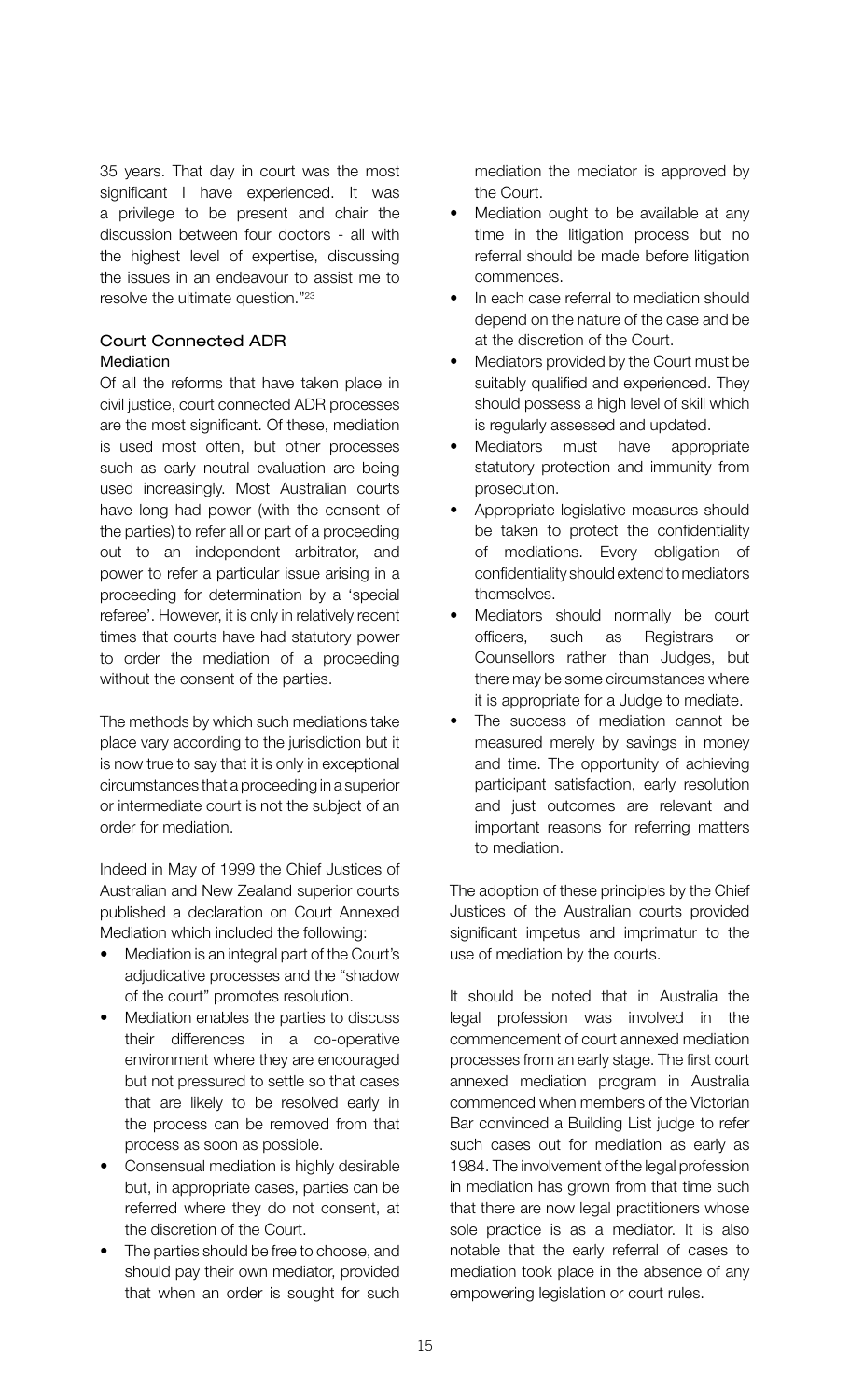In the Supreme Courts of Australia the overwhelming majority of court-referred mediations are conducted by outside mediators at the referral of a judge. The Supreme Court of Victoria does conduct a small number of 'in-house' mediations. In these mediations the mediator is an associate judge (formerly a 'master'). On the other hand almost all mediations ordered by Federal Court judges are conducted 'in-house' by trained court registrars.

I note that South African courts have recognised the role that mediation can play in the civil justice system and have expressed dissatisfaction with parties and their lawyers who fail to consider the benefits of ADR.<sup>24</sup>

Referral of proceedings by a court to mediation is a process widely accepted in the Asia Pacific region. It is a process which has been adopted in Papua New Guinea, Palau, India, Samoa, Vanuatu and Bangladesh. It is of considerable significance that the use of mediation as a method of dispute resolution bears considerable similarity to traditional and cultural methods in such countries. Indeed it is arguable that mediation is more readily accepted by the community in such cultures by reason of that similarity.

#### Mandatory Referral to Mediation

Most Australian jurisdictions have statutory power to refer proceedings to mediation with or without the consent of the parties. Some US jurisdictions have introduced mandatory ADR processes.25 Mandatory mediation has been provided for by the Ontario Courts since 1999. Canadian research suggests that mandatory referral to mediation led to significant reduction in delays, costs and the settlement of a high proportion of cases early in the litigation.26 On the other hand mandatory ADR requirements have not been adopted in the UK. The view there is that ADR should be encouraged but not compelled.27 In particular concerns have been expressed that mandatory referral to ADR processes is constrained by human rights issues. Likewise the recent Hong Kong civil justice reforms stopped short of empowering judges to impose mandatory ADR processes on the parties.

It should be observed that no Australian court

has power to require parties to submit to arbitration without consent.

The statutory power of referral to mediation without consent was bitterly opposed by some members of the legal profession when first introduced. It was argued that forcing parties to engage in mediation would erode respect for the rule of law. However, my experience (and that of other judges<sup>28</sup>) is that there has proved to no foundation to the concerns. Practitioners now routinely advise their clients that the judge will in all likelihood require the matter to be mediated and it is now rare for there to be any resistance to such an order.

#### Judicial Mediation

There has been a significant debate in Australia as to whether or not it is appropriate for judges to engage in mediation processes as mediators. Mediation by judges does take place in Europe, Canada, Papua New Guinea and the USA. Some judges in Australia have acted as mediators, but the majority view in New Zealand and Australia is that it is not appropriate for judges to act as the mediator, if the mediation is to involve the possibility of the judge meeting the parties or their lawyers in private session.

#### Early Neutral Evaluation (ENE)

This ADR process has only recently had formal recognition by Australian Courts. The Supreme Court of Victoria is at present engaging in a pilot program of ENE. Likewise, in the UK a recent proposal for judicial neutral evaluation is to be the subject of a pilot program in Cardiff. In his recent report Sir Rupert Jackson stated if the results of the pilot 'are favourable, then judicial neutral evaluation may pass into more general use and become an effective means of promoting early, merits-based settlements.<sup>29</sup>

#### Pre–action Protocols

A number of Australian jurisdictions require pre-action disclosure in specified areas of litigation. The *Personal Injuries Proceedings Act 2002* (Qld) provides that in Queensland the parties to a proposed personal injury action must give notification of a claim,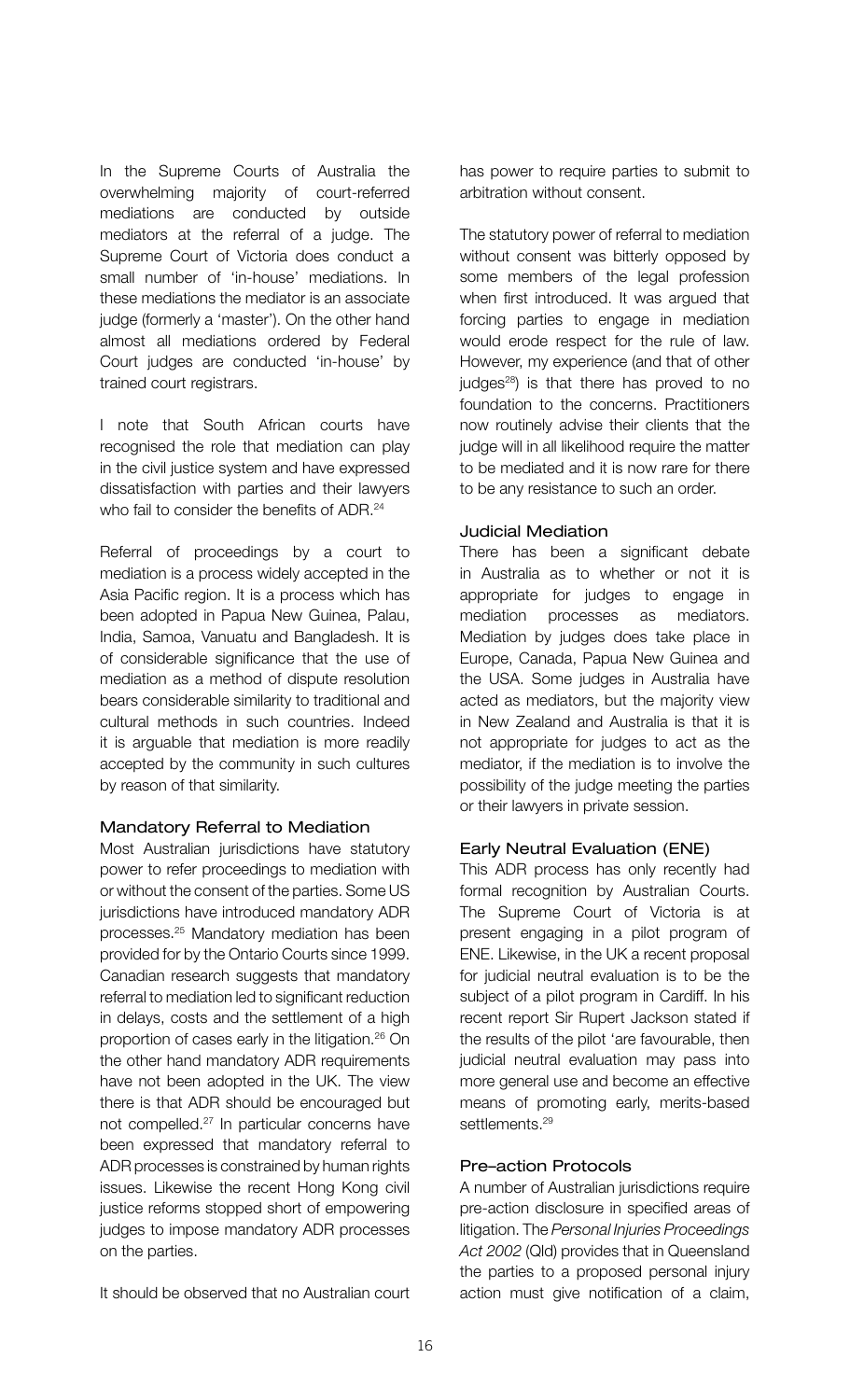compulsorily provide certain documents, and engage in a compulsory conference before proceedings may be commenced. The Supreme Court of South Australia requires that in monetary claims (with some exceptions) the proposed plaintiff is required to give written notice to a proposed defendant containing details of the claim, copies of any expert reports and an offer to settle. Likewise the Family Court of Australia has extensive pre-action procedures.

#### Woolf Report

Pre-action protocols were introduced in England and Wales as part of the civil procedure reforms under the *Civil Procedure Rules 1999* (CPR). The intention of the protocols is to encourage the early disclosure of relevant documents and information and to enable parties to better assess the strengths and weaknesses of their cases at an early stage thus fostering early settlement. Preaction protocols have been developed under the Practice Direction in England and Wales. Each protocol relates to a particular area of dispute, such as personal injury, defamation, professional negligence, judicial review and building and construction.<sup>30</sup>

The UK Practice Direction on pre-action conduct refers to the use of pre-action ADR as follows:

*Starting proceedings should usually be a step of last resort and proceedings should not normally be started when a settlement is still actively being explored. Although ADR is not compulsory, the parties should consider whether some form of ADR procedure might enable them to settle the matter without starting proceedings. The court may require some evidence that the parties considered some from of ADR… 31*

The UK pre-action protocols have been the subject of evaluation by the two reports referred to above. Both reports concluded that the pre-action protocols "are working well to promote settlement and a culture of openness and co-operation." The "Further Findings Report" cited a study on the effectiveness of pre-action protocols, done by the Institute of Advanced Legal Studies and the University of Westminster. The study consisted primarily of qualitative interviews

with lawyers, insurers and claim managers. For personal injury cases, the study included a quantitative analysis. The study found that 85% of cases were settling without recourse to the courts and that most practitioners considered the protocols to be a success in helping "focus minds on key issues at an early stage and encourage greater openness to smooth the way to settlement." Unfortunately, however, the quantitative data for personal injury cases indicated that the overall time from instruction to settlement remained unchanged and that both injury awards and costs had risen following the introduction of the protocols.

Indeed, the UK pre-action protocol model was rejected in Hong Kong, because of the concern that they would lead to a frontend loading of costs. The Hong Kong Final Report on Civil Justice Reform<sup>32</sup> however, did indicate that pre-action protocols might be useful for certain specialized cases.

#### Costs

The reforms in both the UK and Australia have required a different view to be taken about costs other than that 'costs follow the event".

In *Newcastle City Council v Paul Wieland33*, the New South Wales Court of Appeal considered whether the phrase "costs of the proceedings" includes the costs associated with mediation. It was held that generally the expression "costs of the proceedings" will include the costs of a court ordered mediation.

*AEI Rediffusion Music Ltd v Phonographic Permance Ltd34* is an early case on the cost provisions of the CPR. Lord Woolf MR emphasised that while the 'follow the event principle' still had a significant role, it was a starting point from which a court could readily depart, and that under the new rules courts should be more ready to make orders reflecting the outcome on different issues.

Recently the National Alternative Dispute Resolution Advisory Council (NADRAC) published a report making recommendations to the Australian Attorney General as to reforms in Federal civil justice.<sup>35</sup>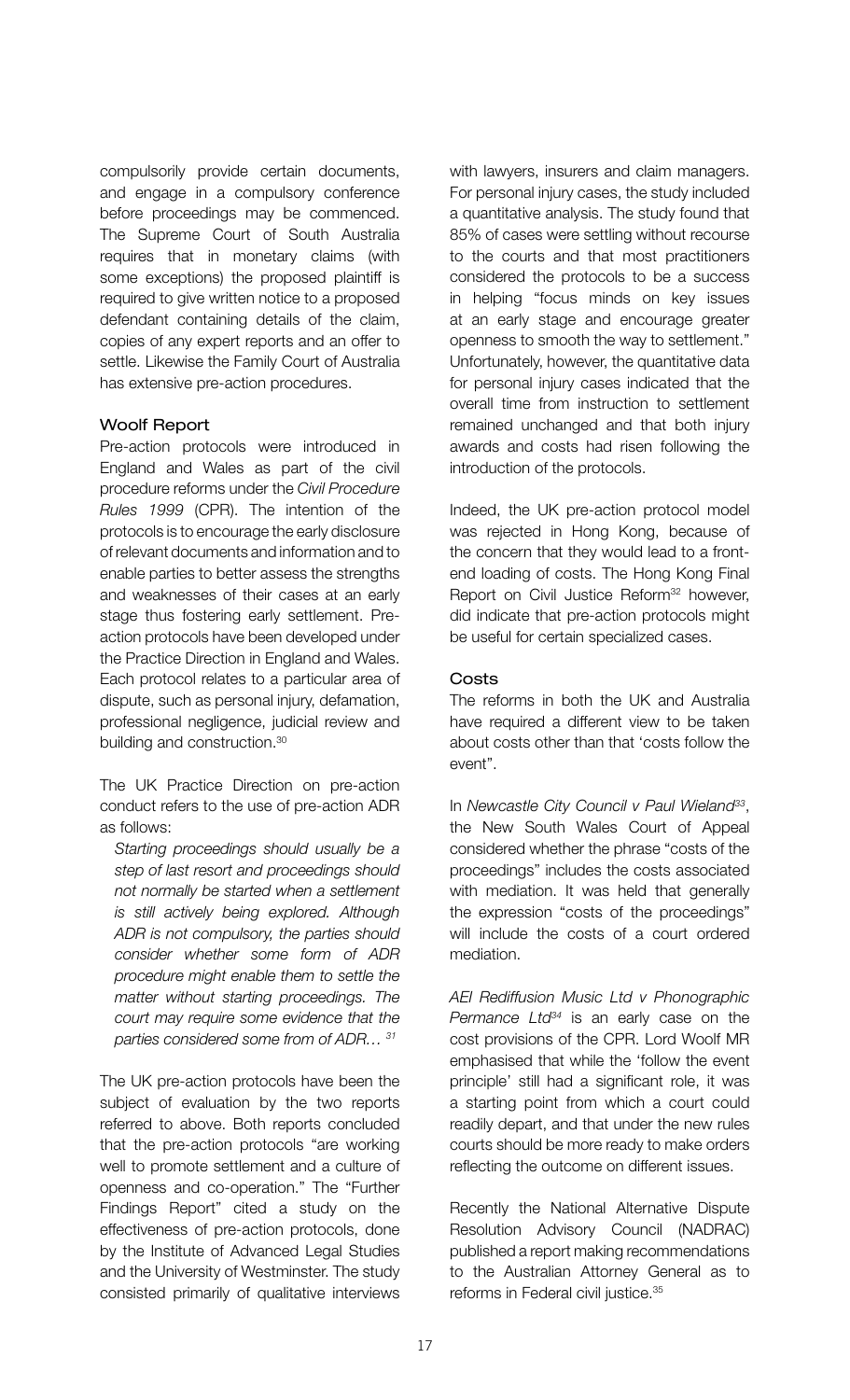That report recommended that legislation be enacted to empower courts to make an adverse costs order against a party, whether or not that party was successful in the proceedings if that party did not take reasonable steps to resolve the matter before commencing proceedings.36

#### Current proposals for further reform in Australia

The NADRAC recommendations provide that the legislation governing Federal Courts and Tribunals 'require genuine steps to be taken by parties to resolve the dispute' before proceedings are commenced. The recommendations set out a number of steps that prospective applicants and respondents should be required to take in compliance with such 'genuine steps'. Those steps include early provision of relevant documents, and a requirement to consider the use of ADR processes before commencing litigation. The recommendations suggest the imposition of ethical obligations upon legal practitioners to provide information to their clients about available ADR processes, together with an estimate of the total costs of the proceeding in the event that it goes to trial.

The process used to achieve a resolution must not only be fair (a level playing field), it must be designed to produce a just result. Just results come in two forms—rights based and interest-based.

A rights-based just result is one that, to the greatest extent reasonably possible, upholds the legal rights and legal obligations of the parties to the dispute. It usually follows from a rights-based process, where an adjudicator duly considers the material evidence, determines the facts as accurately as possible, properly interprets the law that pertains to the case and applies the law to those facts to determine the resolution.

An interest-based just result is the resolution of a dispute that, to the greatest extent reasonably possible, meets the interests of all parties to the dispute. It usually follows from an interest-based process, where a skilled mediator or other type of facilitator elicits the interests (the goals, objectives, purposes, needs, etc.) of the parties in a way that enables the parties to agree upon a practical resolution that serves their needs.

- 2 (1992) 29 NSLR 487 at6 493-494
- Davies J Managing the Work of the Courts -- Paper presented to AIJA Asia-Pacific Courts Conference Sydney 22-24 August 1997 and Civil Justice Reform Act 1990 (US)
- Lord Woolf Access to Justice: Interim Report to the Lord Chancellor on the Civil Justice System in England and Wales (1995)
- 5 Federal Court, Individual Docket System www.fedcourt.gov.au/how/ids. html

Civil Procedure Rules 1998 (UK) – Civil Justice Reform Act 1990 (US) Civil Justice Reform 2008 (Hong Kong) – see also – www.civiljustice.gov.hk www.supremecourt.vic.gov.au

7 Throughout this paper the term 'mediation. is used to describe a 'facilita-tive, interests-based process in which mediators foster communication and discussion of the issues with the parties, conduct private sessions with the

participants and encourage them to reach an agreed conclusion.' 8 Geoffrey L Davies 'Civil Justice Reform: Why we need to Question some Basic Assumptions'(2006) Civil Justice Quarterly 32

9 (2009) HCA 27 (113) 10 Victorian Law Reform Commission Civil Justice Review Report 14 2008 p303-307

11 Sackville J Mega-litigation: Towards a New Approach Paper presented to NSW Supreme Court Conference 17-19 August 2007

12 Civil Procedure Act (NSW)2005

It is highly likely that pre-action protocols will become a regular part of the Australian litigation scene at least in some particular classes of cases. The NADRAC report recommends that the Federal Court of Australia be given legislative power to make rules about steps that prospective parties must take before commencing particular kinds of proceedings, including mandatory attendance at any appropriate ADR process. I expect that it is likely that courts will be required to provide more 'in-house' ADR processes such as mediation but also such processes as ENE. The eradication of 'trial by expert' will continue and at the minimum, joint expert reports will become the norm. There will be increasing ethical obligations placed upon practitioners to provide information and advice about ADR before and after commencing proceedings. Such obligations will include the clear identification of the costs of the proceeding in the event that it goes to trial.

The changes which have occurred in the management of civil justice throughout the world over the last decade or so have been profound. Hopefully those changes will fulfill the hopes for a just, accessible and socially responsible system of dispute resolution.

- 13 Civil Justice Reform- Final Report (2004) Hong Kong
- 14 South Gauteng High Court (Unreported) Brassey AJ 25 August 2009
- 15 http://www.civiljustice.gov.hk
- 16 Keane CJ Australian Financial Review 19 February 2010 17 Victorian Law Reform Commission Civil Justice Review Report 14 2008 New South Wales Law Reform Commission Expert Witnesses Report No 109 (2005)
- NSW Attorney General's Working Party on Civil Procedure, Reference on Expert Witnesses Report(2006)
- 18 Interim Report [13.21]
- 19 'Expert Witnesses' NSWLRC Report 100 at [4.16]
- 20 Retrieved from: http://www.dca.gov.uk/civil/emerge/emerge.htm
- 21 Retrieved from: http://www.dca.gov.uk/civil/reform/ffreform.htm
- 22 (2006) NSWSC 1307
- 23 McLellan CJCL Litigation-Some Contemporary Issues Paper presented to the NSW State Legal Conference 26 March 2009
- 24 Brownlee v Brownlee (unreported 25/8/09) and Port Elizabeth Municipality v
- Various Occupiers 2005 (1) SA 217 (CC) 25 See for example the Alternative Dispute Resolution Act 1998
- 26 Haan and Baar, Evaluation of the Ontario Mandatory Mediation program (Rule 24.1): Final Report – The first 23 Months (2001)
- 27 Review of Civil Litigation Costs: Final Report 14 January 2010 Sir Rupert Jackson – http://www.judiciary.gov.uk/about\_judiciary/cost-review/reports. htm
- 28 The Hon Justice Bergin (Supreme Court of NSW) "Mediation in Hong Kong: The Way Forward – Perspectives from Australia" – A paper presented to the Hong Kong International arbitration Centre 30 November 2007.
- 29 Ibid. Para 1.4 30 See UK Ministry of Justice website - www.justice.gov.uk/civil/procrules\_fin/ menus/protocol.htm
- 31 Practice Direction (UK) Pre-action Conduct, 8. Alternative Dispute Resolution (Commenced 6 April 2009)
- 32 http://www.civiljustice.gov.hk
- 33 [2009] NSWCA 113
- 34 [1999] 1 WLR 1507
- 35 The Resolve to Resolve –Embracing ADR to Improve Justice in the Federal Jurisdiction September 2009
- 36 Recommendation 2.6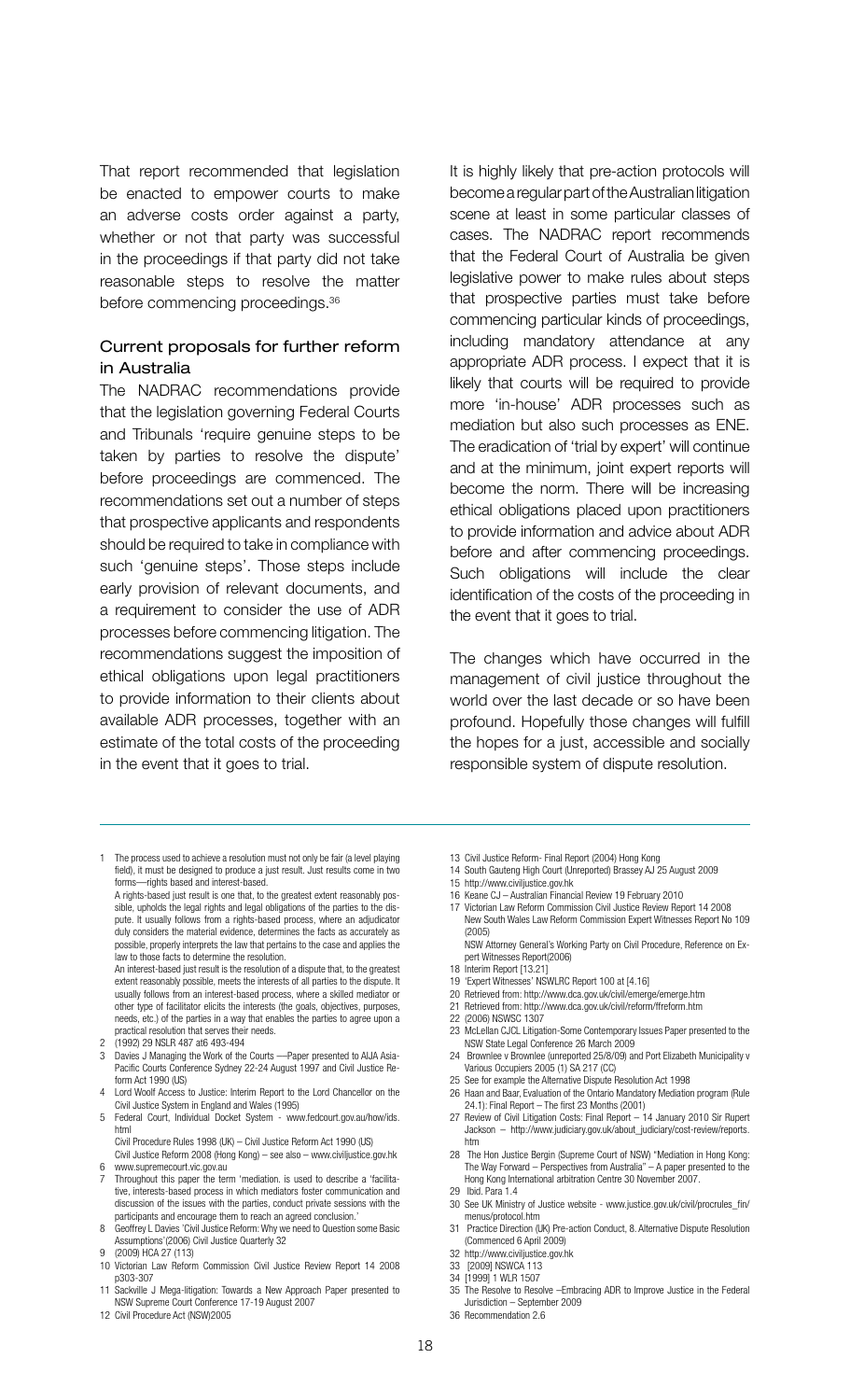# Prof Laurence Boulle

#### Director: Mandela Institute, Wits

I am speaking to you predominantly as an academic and not as someone who has the same depth of practical experience as Judge Kellam. My own practice in the am speaking to you predominantly as an academic and not as someone who has the same depth of practical experience courts is part of ancient history.

For 20 years I have practised as a mediator in different contexts and some of those have been referrals by courts in a kind of outsourcing to private mediators. Others have been matters that would have gone to court, into civil litigation, had it not been for the mediation process. I have also been a member of a tribunal dealing with land claims, where its predominant function was to mediate.

I am going to deal with four points bouncing off the Judge's presentation. The first is the meta-principle, and Judge Kellam has dealt with that very well. Here, litigation has been modified and transformed through the comprehensive management by courts and individual judges of a process which was historically controlled by the parties, for which read the lawyers.

As the old joke went, under the old system, to use the medical metaphor, the operation might have been successful but the patients had already died. Under the new system, the attempt is to keep the patients alive and well. The examples given by the Judge involve a range of strategic interventions by courts in terms of directives, inquisitional enquiries and outsourcing of certain functions. A much greater emphasis is placed on party-based resolution of disputes rather than the judicial determination of them.

One of the fascinating aspects of these examples is that the actual hearing – the court hearing, the traditional hearing – has become in that process only a minor, as opposed to a dominant, part of the litigation process. In a sense, with some exaggeration, litigation has been hollowed out: while judges are more active than ever, the actual hearing



*… while judges are more active than ever, the actual hearing process … has become a diminishing, and some in the literature argue, a vanishing aspect of the litigation process.*

process – and this is borne out by the survey studies – has become a diminishing, and some in the literature argue, a vanishing aspect of the litigation process.

The notion of litigation has therefore become a very elastic one which involves a whole range of interventions over and above the traditional function of judges. Furthermore, developing alongside these practical innovations has been an expansion of literature on these topics. New notions of responsible lawyering, client-centred lawyering, collaborative law, problem-solving courts and therapeutic jurisprudence, to name a few, have built up intellectual constructs, but all of them have a reflection in reality. Though I hasten to add that there are no courts yet that I know of which use bean bags and incense as part of their profile.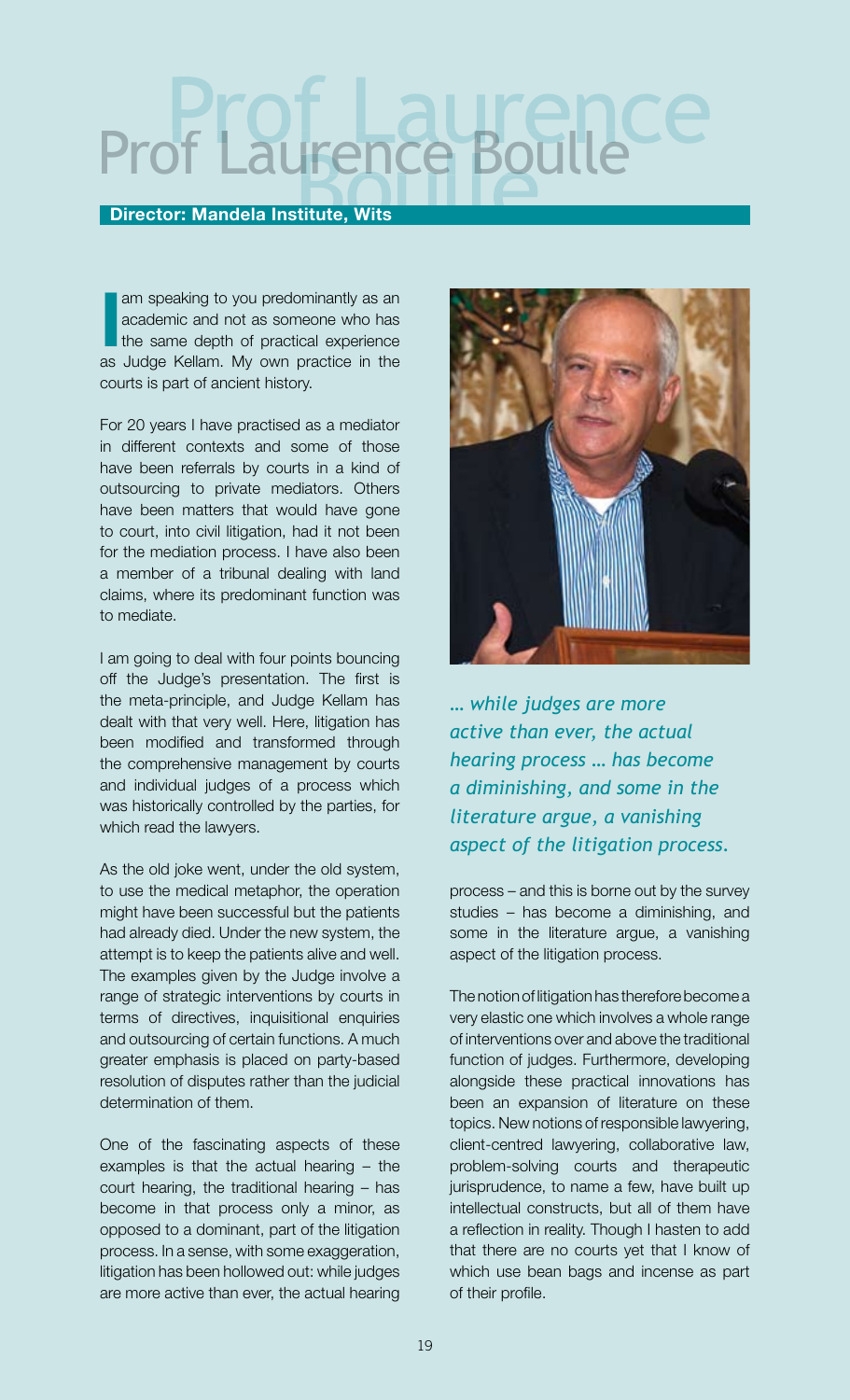Recently, there has also been a revolution in legal education. Law students, in many of the jurisdictions to which Judge Kellam has referred, are increasingly exposed to these new concepts, on both a theoretical and skills basis. This can lead to them sometimes coming somewhat naively out of law school with very utopian visions of what legal practice might entail.

The second point deals with the legitimising theory behind these changes. The legal profession is notorious for lack of empirical and survey evidence and thus we need to resort to legitimising theory. A lot of it is founded in what Judge Kellam referred to as alternative dispute resolution, which has the acronym ADR. In the cynic's world, ADR stands for "another damn rip-off" by the profession. In the lawyer world, at some stage, ADR stood for an "alarming drop in revenue"; the perceived but unfounded fear that it would damage practitioners' budgets.

There seem to be four kinds of key legitimising factors behind this, and they are not always complementary. The first is the efficiency drive to which the Judge referred. This relates not only to those who fund litigation, or only to clients – the consumers of the litigation process – but also to judges in many jurisdictions who are now subject to the same quality performance measures as many other professionals are subject to (sadly, including academics). Efficiency has been a major imperative behind some of these measures.

Second is the "access to justice" imperative, which is a constitutional right in many countries, including South Africa. This requires some explanation because in some quarters it is seen as a denial or at least a delay of access to justice – the kind of prelitigation factors which have to be brought

ed

*What is required is a set of preliminary forms of justice process that need to be gone through, such as mediation, conciliation, early neutral evaluation and other alternative procedures.* 

into consideration or the court's strong intervention in the process. Of course justice comprises not any single model and many different notions of justice can be contemplated in terms of a constitutional right.

In all of these systems, ultimate access to the courts is not excluded. What is required is a set of preliminary forms of justice process that need to be gone through, such as mediation, conciliation, early neutral evaluation and other alternative procedures. Most of these processes have been found to be compatible with access to justice rights in other countries, and in many situations, are much more compatible with customary law norms.

The third legitimising theory is interest-based dispute resolution, again referred to by the Judge. All legal disputes begin their life as business, personal or relationship disputes but they become legalised as they enter into law offices and into courts. This is a key factor in the new lawyering ideology and the aforementioned processes where parties can de-legalise their disputes and return to the personal and commercial interests which are at their base.

Fourth is the principle of self-determination. There is a paradox here in that the processes referred to involve a great deal of judicial control, as opposed to party – for which read lawyer – control. However, the ADR processes have at their heart the notion of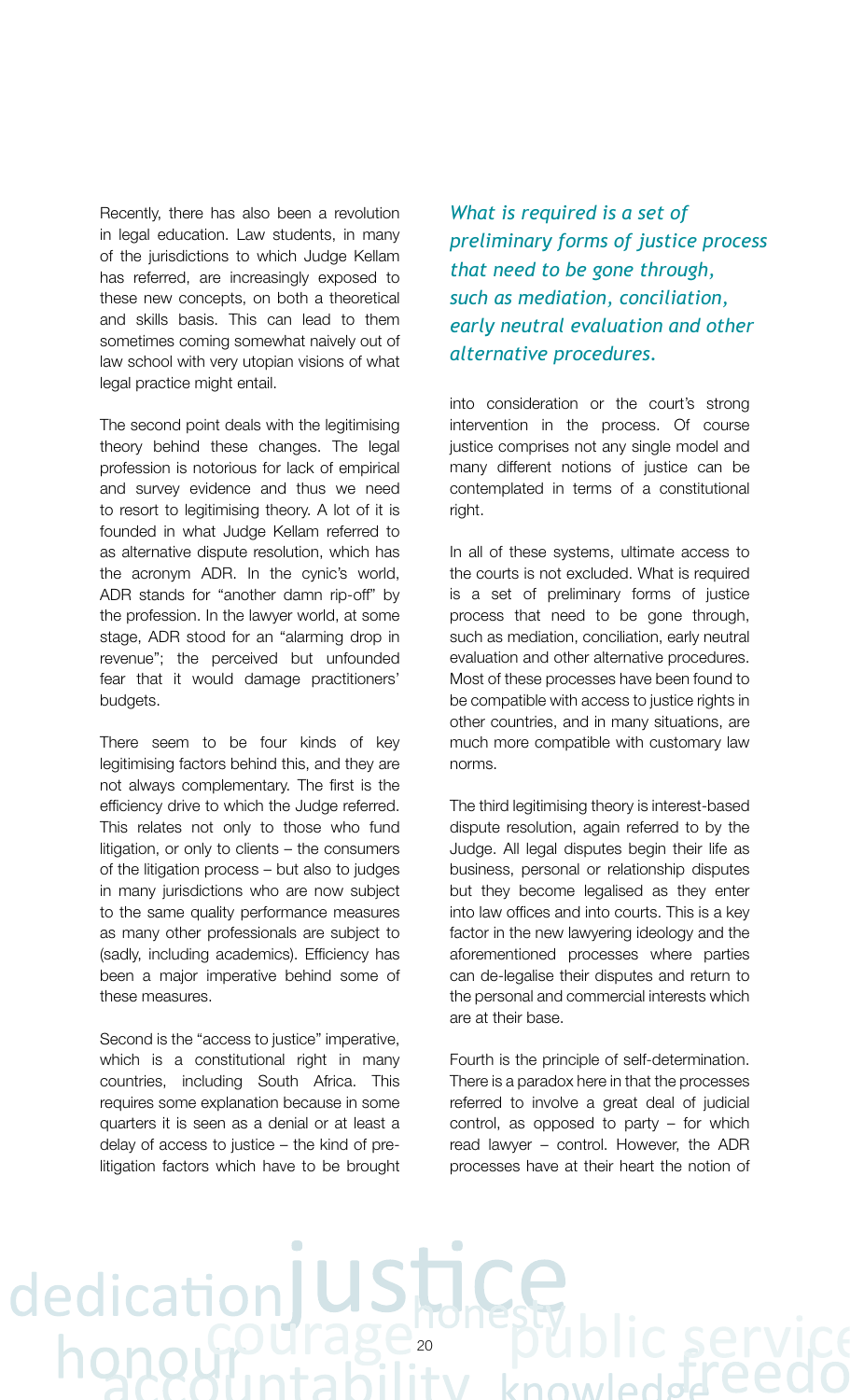self-determination. This means parties who are being compelled to enter into these processes are not being required to submit to any determination other than that to which they consent.

It seems to me that those are four factors which come into play with the kind of institutional changes which have been referred to. In the process of change, ADR is no longer an alternative way of litigating; it has become an alternative within the litigation system. It is no longer an extreme limb; it is within the very bowels of the litigation process.

The third point is the players in these changes. One has to say upfront that a lot of the innovations referred to by Judge Kellam have been supply-driven and not demanddriven in many of those jurisdictions. Clearly, policy makers and legislatures have been involved as players in this area, particularly with the pre-litigation requirements outlining that before proceedings can be instituted, various steps have to be taken.

Courts, as already mentioned, are important players. The other key ingredient is the legal profession, which has been a major factor in the evolution of these processes. Understandably there has been considerable reluctance by practitioners in the early phases to accommodate some of these new measures. This partly stems from a belief that competence as a lawyer is measured only in the litigation process, or that the practice of law is best served by a very restrictive and legalistic definition of problems, or [it came about] just because it is difficult to adapt.

However, over time, legal cultures have modified, sometimes with incentives. In Slovenia, the local Bar Association decreed that there would be a 50 per cent uplift in lawyers' fees if matters were resolved *There have been some interesting institutional and structural changes around the legal profession, and to reclaim their appropriate role, lawyers themselves have had to go through cultural changes.*

through mediation. In Italy there are attractive tax advantages for clients who push their lawyers into mediation.

There have been some interesting institutional and structural changes around the legal profession, and to reclaim their appropriate role, lawyers themselves have had to go through cultural changes. They have had to accept and develop new skills in negotiating and problem solving. They have had to recognise the importance of clients' business and personal interests alongside their legal rights. They have had to acknowledge the value of non-legal solutions.

Finally, the fourth point is, moving forward, how can one move from vested procedures into future ones? Here, again, the Judge gave a key insight in terms of pilot projects. Clearly, resources and competence are required to move into this area. There is also the need for some process architecture, but that is the easy part; there are models that can be adapted for local use.

I would argue that the pilot programme is a relatively risk-free way of introducing these processes. A magistrate in Bellville has recently issued a practice direction to the effect that he will pull clients into his office and discuss with them the ADR processes. The Chief Justice's office is about to obtain the administration of the court system; a new judicial training institute is about to be developed. These I think are auspicious changes for these innovations. Let's do it.

### **LUSTICe**di 21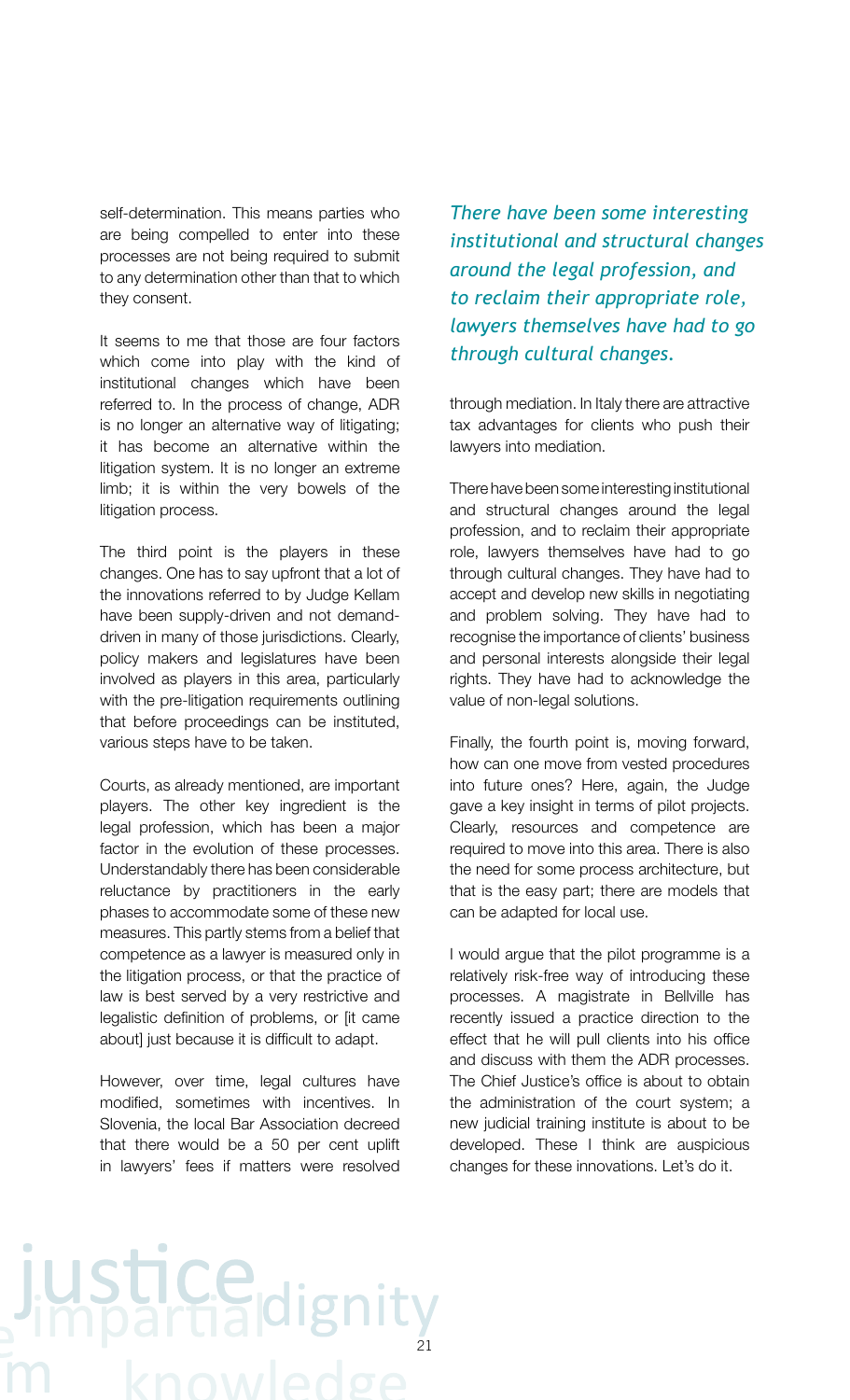

I would like to address you very briefly as a concerned South African. Where I criticise judges, it must be understood it is not intended for Judge Davis and where I criticise attorneys, it excludes Brian Patterson, who is very concerned about my financial well-being.

The proposition I put to you is that the justice system has failed us. I do not want to debate with you whether in the past it was a good system or a bad system, I simply say to you now that it has failed us. It has failed us dramatically in the criminal arena because there is daily evidence that the average South African does not respect law and order. There are no deterrents, there is no fear that if you do something wrong you are going to be caught out and have to face the consequences. However, I do not want to dwell on that. That is a topic for another day.

I would like to turn to the civil process. The adversarial system, as we have inherited it, is a failed system in this country. I do not, however, think the management process system, as proffered now in Europe and in Australia, necessarily has the solution for South Africa. I say that for the following reasons.

It is very dangerous to compare South Africa as a society to Europe, Canada or America, which our Constitutional Court does on a daily basis. This is simply because the bulk of our population has not, in the past 20 or 30 years, had the same access to education as those societies have had. This is a problem we must face and I am glad to say it is the first time I have seen this present government actually increasing the education budget by three times. Until ten years ago I could never understand how a revolutionary government could come into

dedica

power and still spend more on arms and ammunition than on education.

The starting point is that we have to educate our people to enable us to match up to world standards. For example, the developments stemming from the Woolf Report in the United Kingdom have shown tremendous improvements to civil process. However, in South Africa the reality is that the majority of people do not have access to the civil courts at all, simply because of the cost factor. Big business has its own agenda; it can use the system to delay the ventilation of a dispute endlessly. Judges in this country, by and large the judges who man the puny courts, are frightened to get involved in trials, because the Supreme Court of Appeal will criticise them. We have an inherited system where the judge sits back, lets the parties do their bidding, and then gives a decision. This leaves us with judges who do not have the confidence to get involved.

As far as the profession is concerned, the attorneys' profession has become like big business. The advocates' profession is a monopoly in this country: there are 6 000 practising advocates serving a litigating public of 40 million.

Before 1994, when one referred to the public in this country, one was speaking about only 2 million people, now all 40 million count as the public. One has got to realise the enormity of this problem. When I stand in the High Court in Johannesburg and they all complain that the lifts do not work, this is because, until 1994, it was intended that those lifts would serve the interests of some 800 male white advocates. Back then nobody envisaged that in ten years' time 20 million people would want to use those very lifts in those very court rooms. So we have infrastructure problems.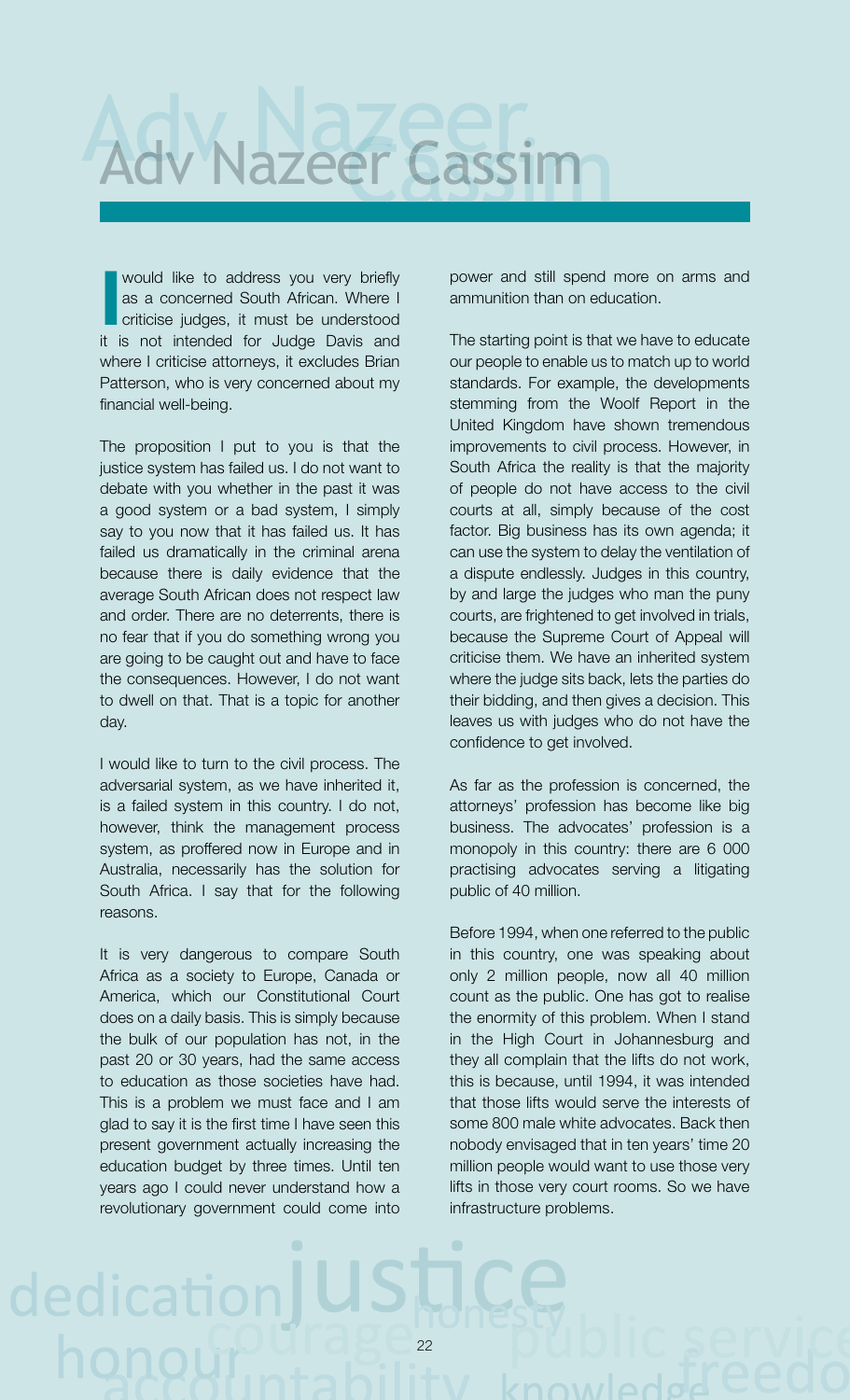

*Once litigation is not accessible to the average South African, the system fails. If the system fails, more and more people lose respect for the law and the structures that uphold law and order. And if that system fails, then we have got problems.*

Coming back to access to justice, the recommended fee that the Bar Council prescribes for junior advocates who have just qualified (which means going to university, completing a four-year LLB, and going to the bar to do pupilage, thus becoming a fully-fledged advocate) ranges in the various bars in this country between R2 000 and R3 000 a day to conduct a trial. That is what the average South African earns in a month. As far as Senior Counsel is concerned, it ranges up to R35 000 a day.

The importance of these facts is that middle-class South Africans cannot litigate. The only methodology we know, where there is a legal conflict, is to bring it to the fore and get a referee who will provide a decision. Once litigation is not accessible to the average South African, the system fails. If the system fails, more and more people lose respect for the law and the structures that uphold law and order. And if that system fails, then we have got problems.

The first proposition  $I$  put to you is the realisation among South Africans, and particularly civil society (and those of you who sit here who have an interest in civil society), that we have got to move away from the past system. It might have been great for Grotius and Justinian's time but for the present South African time, it is not working.

Once there is a realisation that the system has failed, the system needs to be changed and other methodologies of conflict resolution need to be examined. I would propose that the starting point in South Africa is a totally different calibre of judge, somebody like Dennis Davis, who can intervene in the judicial process. We need an interventionist approach, the pursuit of the true facts, and quick application of the law.

Getting to that stage is easier said than done because it means changing the mentality of the whole judicial body of people, of the powers that already have a great respect for the system, of the profession who have a self-interest, and of those who wield economic power in this country.

I would like to conclude by simply saying there has to be a realisation, in my view, that the system is not working, and from there we need to look at alternative models.

# 23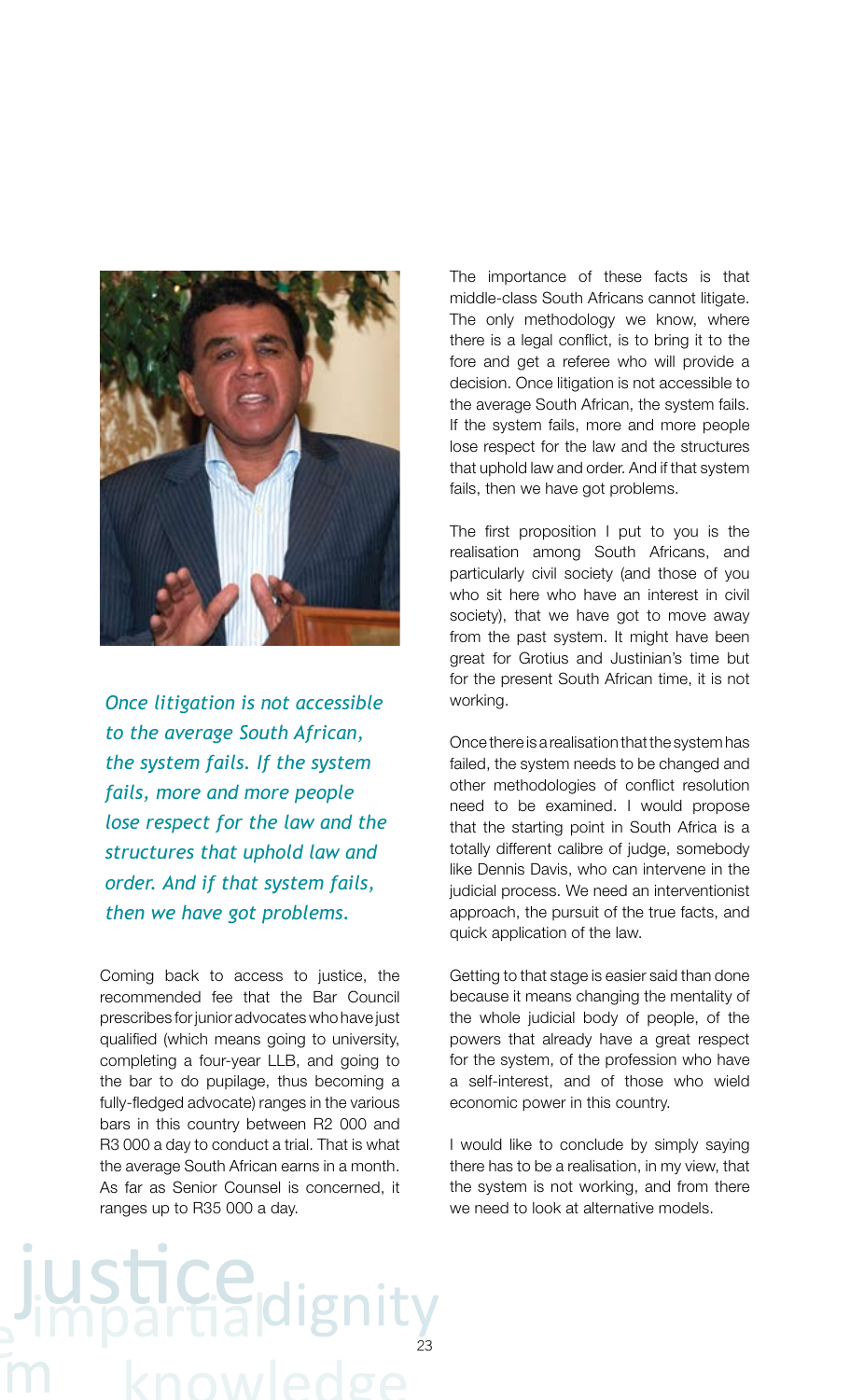### Prof Cathi Albert Prof Cathi Albertyn

#### Wits Law School

I want to broaden the discussion around improving access through changing procedures and what access to justice entails in South Africa.

When we think about access to justice, traditionally we look at at least three things.

We look at people's capacity to access courts, and that's often seen as their "knowledge": do they know their rights to go to courts? Do people even contemplate that courts are a place where they can resolve disputes?

The majority of South Africa's citizens live outside of the formal system and go elsewhere to have a dispute resolved. They go into a customary or a family system. So really, when we're thinking about access to courts, it's not just knowledge, it's more. Are courts the appropriate place: have we set up alternative places that people can go to, to resolve a dispute?

The second thing that people look at is the institutions and the services themselves: are courts geographically and physically accessible, are they cost-effective, can people afford them, are the procedures costeffective, are the procedures short, is justice quick or slow – does it take a very long time or not? What can we do to deal with that?

In relation to civil trials, what can other jurisdictions do in order to make justice accessible? The aims are to make it cheaper, to make it quicker, to make it fairer. By trying to do this, even though outcomes are not always assured, the fact that the intent is there is what matters. With this in mind, I am going to focus on the issue of legal representation and how that affects people. Legal representation is to some extent the supply side of justice, with "knowledge" being the demand side of justice.

The third important thing to look at is, are people getting just outcomes from courts – quality services from legal professionals and fair decisions from tribunals?

These three areas together form a very big package that needs to be looked at if we are to achieve fair justice in this country.

The first really big issue is that of legal representation. A lot of people might not ultimately want to go to court, but a lot of people do. If you are very poor (as the majority of people are in this country) being able to challenge an unfair administrative procedure at Home Affairs can mean the difference between surviving and slipping further into poverty. Being able to challenge an unfair labour practice, to access the labour courts, can make a difference to your life. Being able to engage in a civil matter requires assistance from an institution that is equipped to deal with unrepresented parties. In South Africa, the equality courts, for example, are equipped – theoretically – to deal with unrepresented parties and presiding officers are directed to try to assist them. In part of the labour process in the CCMA [Commission for Conciliation, Mediation and Arbitration], individuals can go and represent themselves. So there is some attempt within our legal system to deal with unrepresented parties.

However, more attempts are needed, particularly in civil processes. Whether at this point there are resources to achieve this, is a debatable point. The Legal Aid Board, as a case in point, is a state institution and has very few financial resources to disburse. Most of what it does is focused on the criminal process, with a minimal percentage going to civil procedures – family and labour matters.

There is in place, however, a court-based system to assist legal representation. It goes by the name of the in forma pauperis rule, which all courts have access to. Theoretically the rule enables members of the public who pass a means test either to approach the registrar or to be referred by a judge to a list of attorneys who must then take up their case. Although it is a rule that exists across the courts, it is not exploited.

What seems to be the modus operandi is that right-thinking judges, such as Judge Cathy Satchwell and Judge Dennis Davis, might see an unrepresented accused in front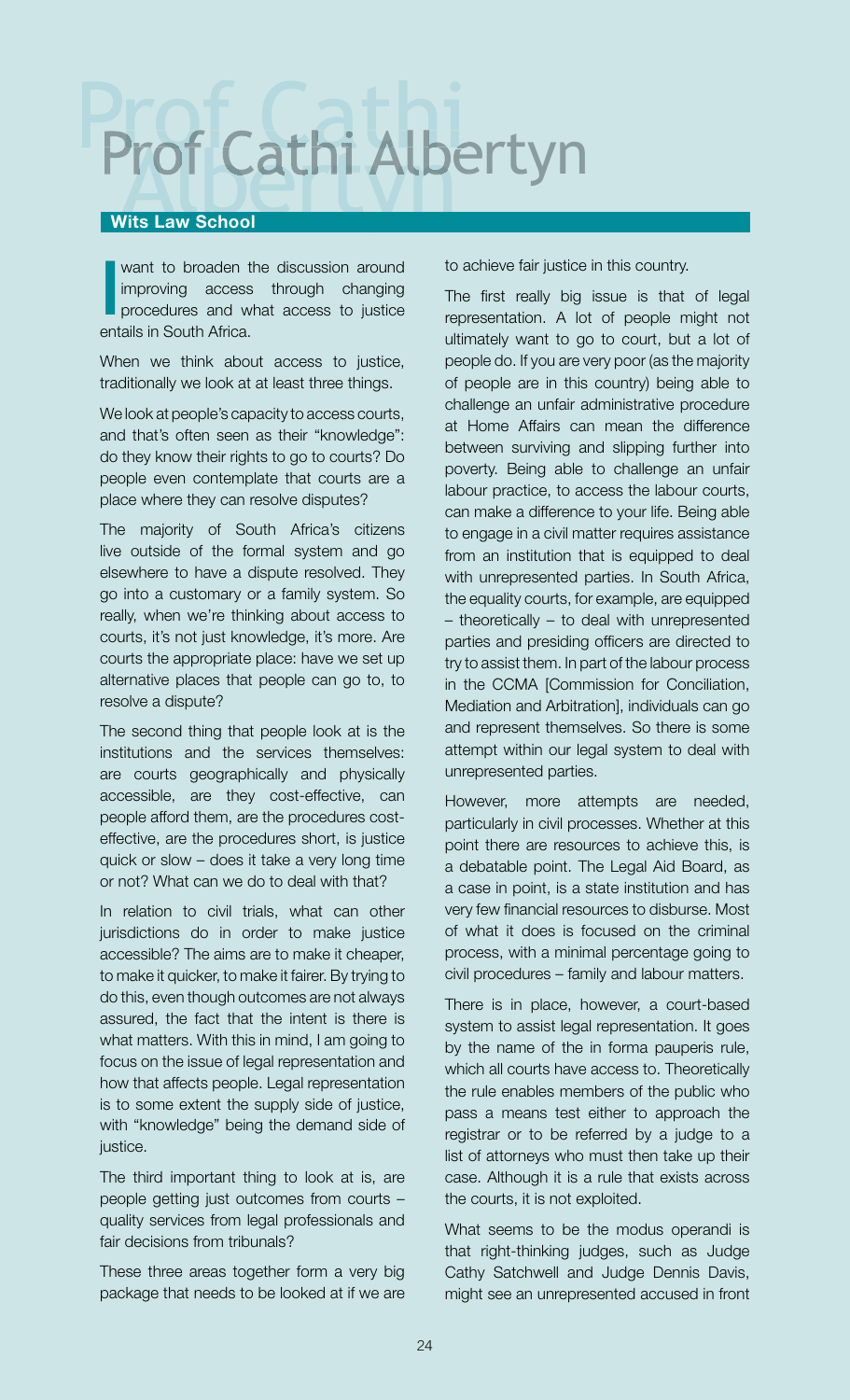of them and work very hard to try to get them representation. Judge Satchwell had a case that dealt with people who had drugresistant TB and who wanted to challenge their detention and were not represented. She eventually issued an order against the Department of Health, ordering it to find representation for these patients that were in hospital so they could vindicate their rights in court. Justice provided cannot however be up to the goodwill of judges, there needs to be a better court-based system to enable people who come to court to get some kind of representation.

Lastly there's the voluntary pro bono system, which the attorneys will know about. Most law societies are beginning to introduce rules around the number of hours to give to voluntary service. Probono.org is a good initiative, functioning very well in Johannesburg, trying to provide people with access to justice. It is a civil society organisation that filters needy complainants to good law firms and highquality attorneys. Probono.org should be an initiative of the state, not an initiative of civil society and donors.

This work however only skims the surface. For it to do more than that, a lot more resources need to be mobilised.

The second point to make is that the majority of the poor probably don't access the formal system or don't want to, and will often choose the customary system, which in theoretical terms is a very good system. It is supposed to be participative, based on community values, and to enable the resolution of disputes from family through community to traditional leader. It is, however, in danger of being undermined by a Bill currently making its way through parliament. The Traditional Courts Bill is recommending that the power of traditional courts be centred only on traditional leaders, taking authority away from the lower levels of dispute resolution. It is also undermining the capacity of women to participate in the dispute resolution process, and therefore, justifiably, it is being heavily criticised.

Customary law is a very important part of dispute resolution and means of access to justice. It's a meaningful alternative in many ways for the majority of South Africans. The proposed bill threatens to turn this form of justice into a quaint alternative for people



who live in rural areas.

When talking about people who are vulnerable and marginalised (whether it's by socioeconomic status, gender, class or ethnicity) one wonders whether just outcomes are the norm. Research, for example, has been done on the kind of justice that women get out of the formal system, generally through lower courts, trying to obtain maintenance for their children or domestic violence interdicts against abusive partners. The research suggests that the kind of justice that is being delivered leaves a lot to be desired.

So when looking at just outcomes and access to justice for women, the focus must be on magistrate courts and on how these courts are delivering justice, and one must resist the temptation of focusing on the more interesting high courts of the land.

Finally, with respect to research that's been done on Constitutional Court jurisprudence and research that has been done on people who kill their abusive partners, the suggestion is that "good wives" or "good mothers" – those who fit the stereotype of good wives and mothers – are more likely to secure justice from the court, whether it's a civil or criminal process, than those women who are bad mothers or bad wives, or sex workers or cohabitants, and who don't fit the stereotype.

Why is this and where does it come from? The collective profile of the bench – who we have as judges, the kind of training that is offered to judges and who is presiding over which part of South African society, a society that continues to be deeply biased in nature – offers some answers to this.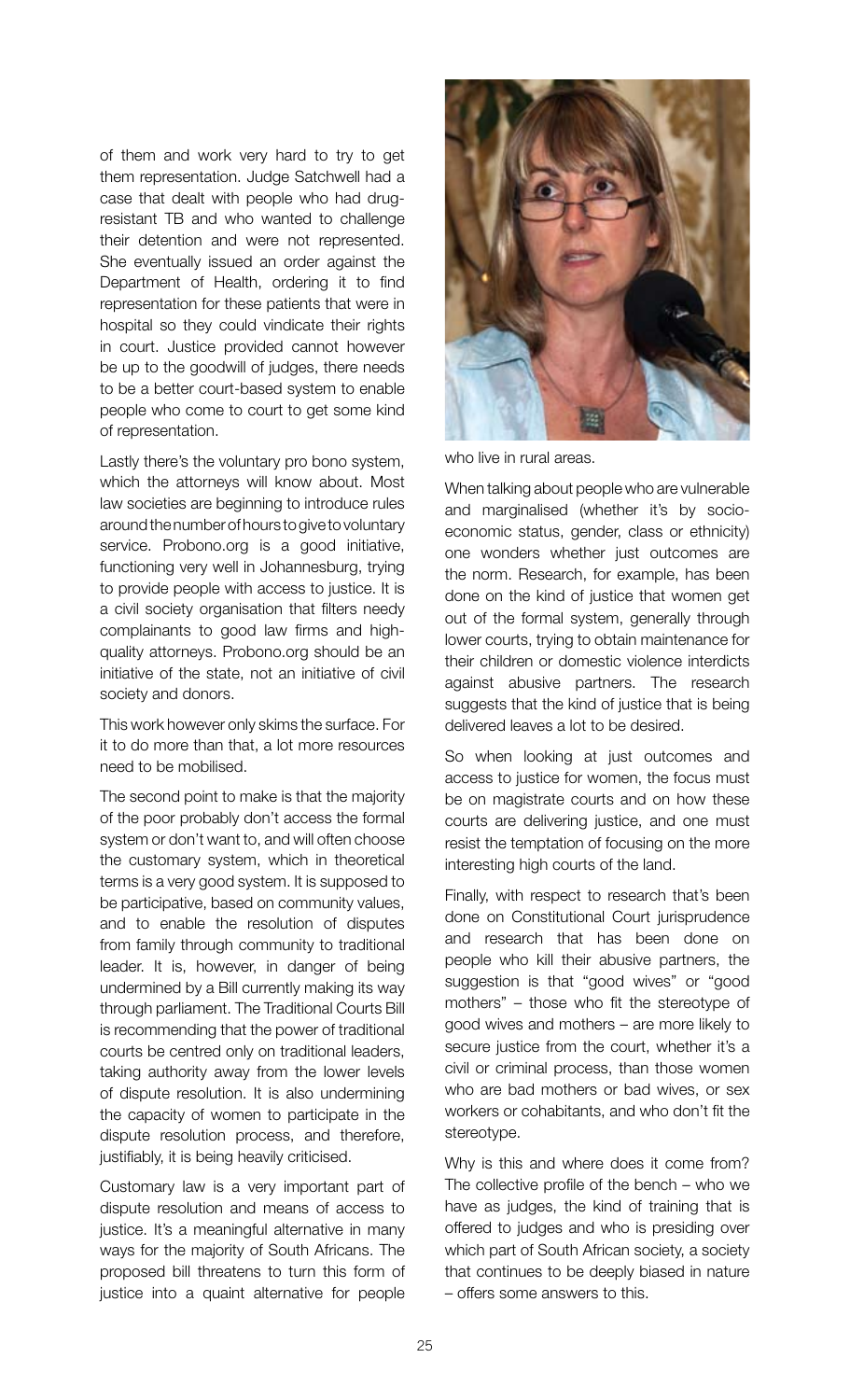## **July 13**

#### Judge of the High Court

#### Two observations and five remarks

The first preliminary observation<br>concerns the question of legal culture,<br>made by Nazeer. It seems to be quite concerns the question of legal culture, made by Nazeer. It seems to be quite astonishing that 16 years into a constitutional democracy, the legal culture of South African society is almost as it was 16 or 20 years ago. Courts run in almost exactly the same way. The whole process is really almost identical to what it has always been.

What is surprising is that so much has been said about transformation, but there has never really been an interrogation of what a changing legal culture for a society of 45 million diverse people would be. Right from the top, from the Constitutional Court down, it's not good enough to simply change the robes. More has to be done, starting with thinking through what a legal culture for South Africa in the 21st century really means. I often think that to a large degree too many of us still think that our barometer for standards are both the London Bar, and the British courts.

The legal profession has therefore to think very seriously how we go about the business of addressing some of these difficulties.

The second observation concerns the legal strategies being adopted in litigation or what has now become known in the South African legal lexicon as the 'Stalingrad process' of litigation, which means if you've got money, you keep going for as long as possible, taking every single technical point that is imaginable so that cases never get resolved. The area of competition law is an example of where cartel cases cannot get decided. Because, with the deep pockets in South Africa, judges are simply unable to have the cases brought to fruition, and that is a serious difficulty.

Judges in case management. South African law has a rule called Rule 37, which covers pre-trial conferences. But judges have very little role in Rule 37 conferences. The commentary to Rule 37 in Erasmus, which is the leading textbook that comments on these rules, says:

The sub-rule goes further than the previous rule. It gives the court an involvement in the pre-trial stage of the proceedings and authorises a judge to give directions which might promote the effective conclusion of the matter. The power of the judge to call mero motu, on his own, for a pre-trial conference to be held or to be continued would probably be rarely exercised, if for no other reason than in most cases a judge would not know whether or not intervention is called for.

Erasmus is correct. In the 12 years on the bench, there has never been a situation where a judge is brought into the process at an early stage. There was in the Cape a case management mechanism called the Rule 37a Conference, a fancy scheme that had been developed, and which in theory was a good idea. The idea was to try to bring the judge forcibly into the process. Judges would go into the courtroom sans robes to monitor the process of how the litigation was proceeding. Possibly because it became too complicated, it was dropped. What has replaced it is exactly as Erasmus says, almost nothing. And that's a real problem, particularly in a society like ours.

Secondly in Judge Kellam's paper, he wrote the following:

Cases in some areas of law requiring particular expertise rights, including intellectual property, taxation, admiralty law are allocated to a judge who is a member of a specialist panel

In the areas of intellectual property, taxation and admiralty law we would have a very small panel in South Africa. This is because we have not had a serious conversation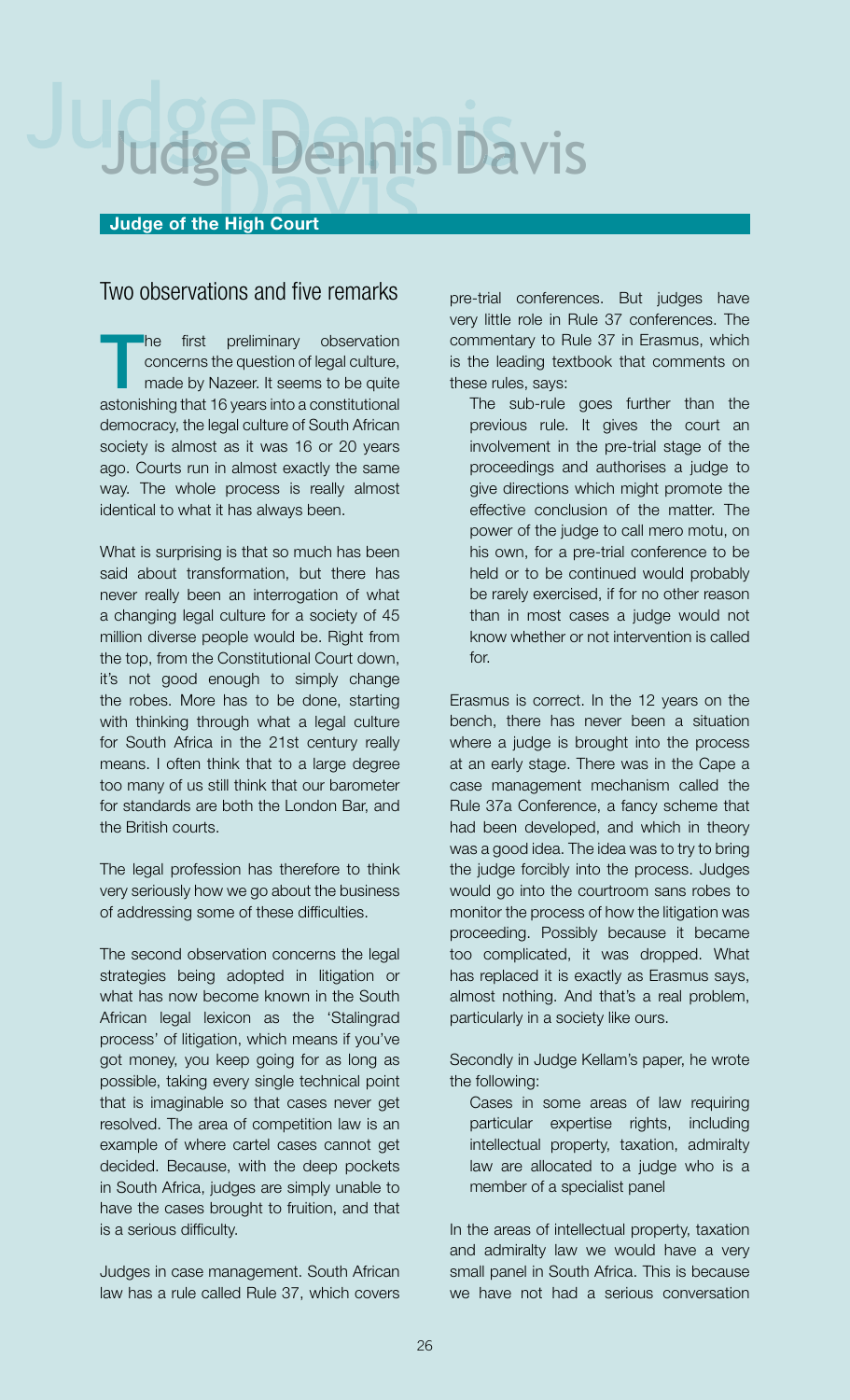either about how judges are appointed or the level of expertise which is required. Naturally, there are demographic considerations in South Africa because of the perversion of apartheid, where black practitioners were denied access to this kind of work, resulting in a skewed skill bias.

But nonetheless, for a society that on one level wishes to aspire to be a global player, we have to start thinking about courts which are able to deal with these sophisticated sets of questions and what expertise there is at hand. From experience, when writing judgments which have to deal with a wide range of matters such as accounting or commercial matters, one wonders, if it goes on appeal, where the level of expertise will be found to carry the matter forward. It is a problem and it has to be dealt with. It is for this reason that the Australian experience is not workable for South Africa, because there are distinct differences in demands.

Thirdly: experts. What South Africa has is a disease where the expert is an advocate for the side in question and one finds oneself listening for days on end to five different experts, all of whom are subjected to cross examination. It is such a waste of time. We have to think creatively as to how we deal with the particular problem of 'experts' in litigation. Judge Kellam provides some rich ideas.

Fourthly: the question of ADR. One of the strange things about South Africa is that there is a vibrant ADR sector in some areas. In labour law, it has been very successful for a long time. ADR is an important area of law and it needs to be utilised to build and deepen the delivery of justice.

The tragedy about ADR in South Africa today, however, is that to a large degree, it is being used for purposes which reflect the profession's lack of confidence in the judiciary. Cases that are taken through arbitration should often rather be heard by courts. As a result precedent is not created and the law does not develop.

The previous point notwithstanding, ADR has a big role to play in the mediation



process and is an important complement to the judicial process.

Finally: all of the topics touched on are ones which would affect litigators in complex commercial matters or matters with lots of money or complicated technical issues. For the vast majority of South Africans, those are not the cases which concern them day to day. The legal sector has to put its mind to the question of regenerating vernacular law, sometimes called customary law, so that in fact it becomes a lived system rather than just a tool of populist politics.

A lead could be taken from a judgment of the present Chief Justice, Judge Sandile Ngcobo, who wrote a minority judgment in a case called Beare, dealing with primogeniture and customary law, in which the suggestion was that the way actually to deal with these issues, whereby customary law had to be developed, was to throw the case back, with guidance, to the rural courts, so that, in fact, a process of dialogue could take place between the generation of the constitutional principles and the customary positions. The legal sector has to think through how to achieve that in the rural communities in South Africa and in the poorer areas of society, where there's an enormous amount both of ADR-type principle on the one hand, and a range of possibilities for regenerating this kind of law into the constitutional moment, because this is where the vast majority of South Africans actually face the justice system.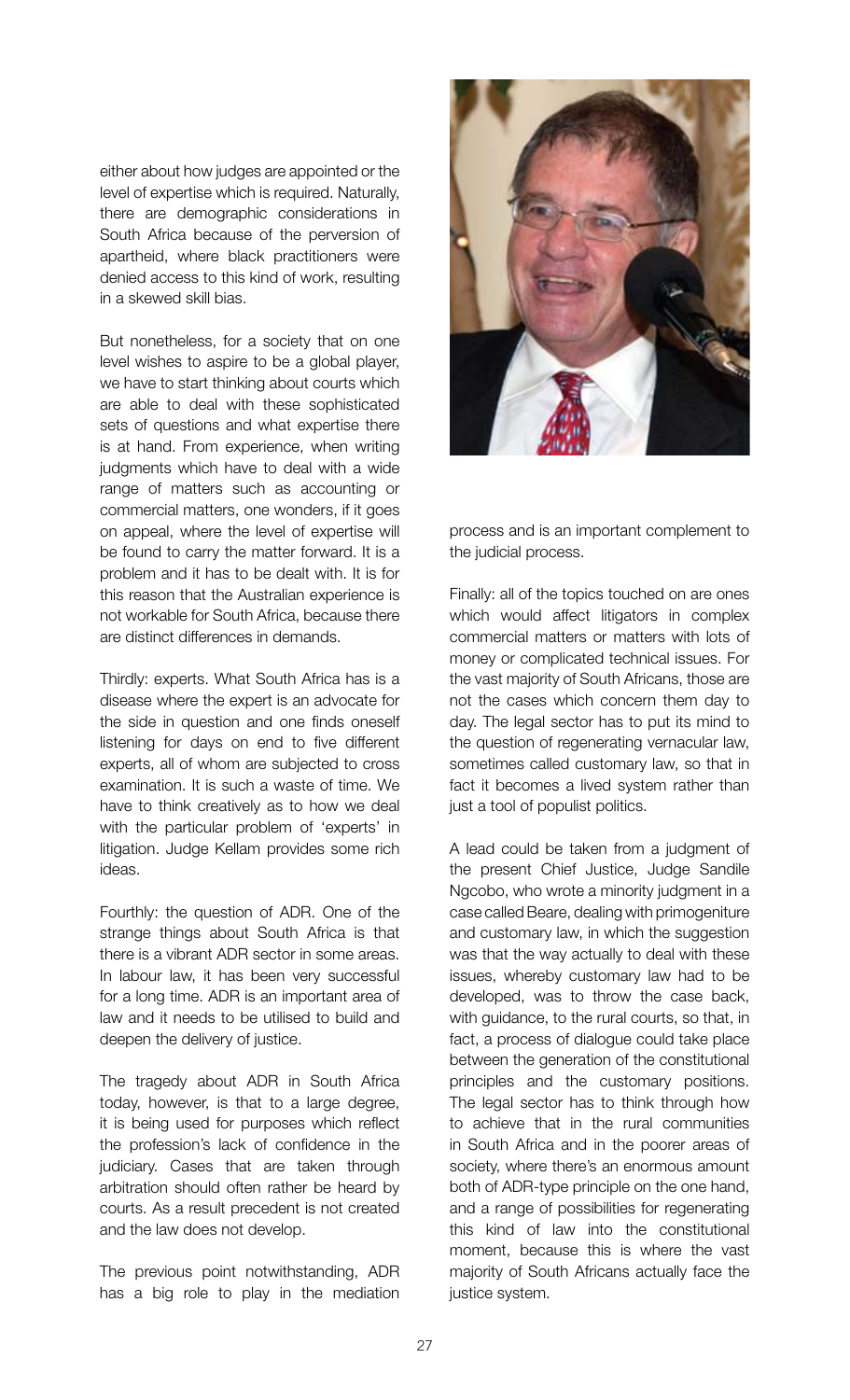# scussion

ANoNymoUs: *I'd like to direct my question to Judge Kellam. You mentioned concurrent evidence and also ADR used in court litigation. What is the status of those modes of condensing the evidence and trying to get the parties to settle? Are they off record? Are there issues if the parties go to ADR? Is the process that happened in ADR something*  that the presiding officer would know, or is it *without prejudice?* 

MURRAY KELLAM: In the case of the concurrent evidence, I believe a record is kept because it is not necessarily an open court, but it is an open procedure. The judge manages the process by asking questions, and thus those questions, and the manner in which the judge behaves, ought to be transparent and subject to appeal.

However, in the case of ADR process, we are talking about referral out to mediation. These cases are not the subject of record, they are confidential. Most of the rules in Australia provide that the judge is never to know the outcome – the only report to be made in most of the courts and rules of Australia is that the mediator may report whether the matter has been resolved or not.

The plan is that it will be confidential. And frankly that is one of the great benefits that I perceive of mediation, because as many of us involved in litigation know, what is set out in the pleadings is not really what this is about. It might be about past bad relationships, it might be about a variety of things, and mediation allows those issues to be aired in a confidential way. Australia has statutory protection of mediations, where anything that is said in mediation cannot be used in later court proceedings except with the consent of the parties. If an admission is made by a party or they have said something unwise and the matter does not resolve, what is said in the mediation cannot be the subject of the litigation later.

ded

ishmAel mkhAbelA: *I would like to raise a question about trust in the institutions which are linked to justice. I think, as Nazeer said, that it is not only the courts which have failed the majority of people. The people also feel failed by the police, politicians and businesses. Therefore, I think the question about trusting the courts, trusting the lawyer, trusting the judge, is such a fundamental issue.* 

*Related to this point is the issue of education. One fi nds that lawyers are generally trained through universities, but is that really the only practical way in which people can be exposed to the merits and demerits of the institutions which we are using to access justice?* 

*Finally, I love the law and many activists love the law. I have been an activist, I am still one, but the problem is that when we look at where we are, the so-called implementation of justice is still entrenching historical imbalances and historical injustices.*

DENNIS DAVIS: I will deal briefly with the first question relating to trust. We have a very serious problem in South Africa today with regard to trust in institutions, period. I understand that the most comprehensive study on South African political institutions was done by James L Gibson in about 2001. If you looked at that study you would probably find that the Constitutional Court, after seven years, is actually doing even more poorly than Parliament. Its legitimacy factor was quite minimal when you took the country as a whole. Parliament was not doing very much better.

I am not sure what the result would be if you replicated the Gibson study today, but I have little doubt that the kind of difficulties that we have encountered in every single public institution, whether it be Parliament or the judiciary or, alternatively, the problems in accessing justice, or the level of corruption in South African society, play havoc with any possible legitimacy.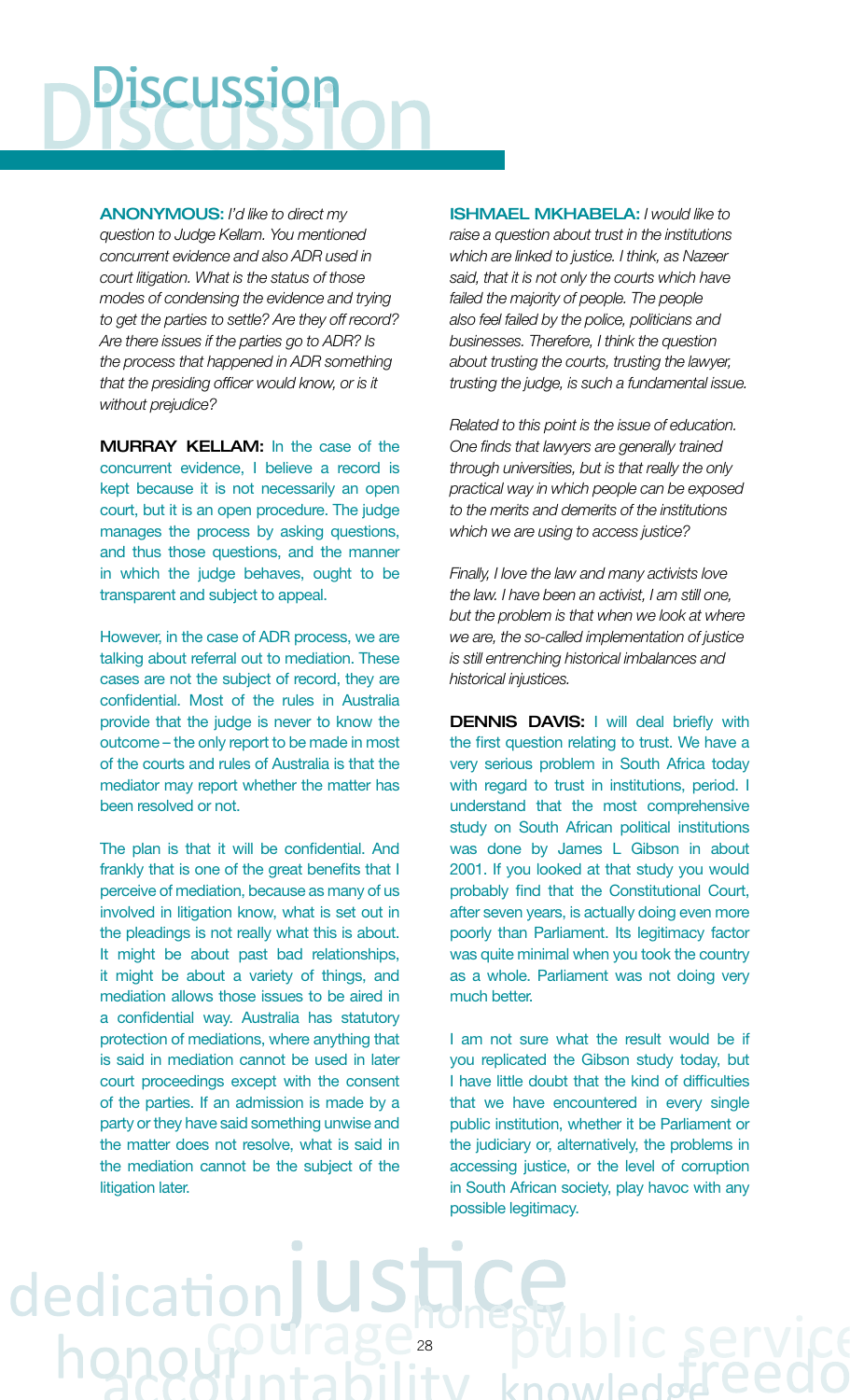

It was always going to be difficult for our justice system to lift itself into a real legitimacy, given where it has come from. I don't think it has done a bad job, but a lot still has to be done.

In relation to your question on the perpetuation of injustice, you are correct, and that is part of the issue that underpins distributional questions underlying the rule of law, contract law and property law. What I have been shocked about in South African society is the absence of any serious critical jurisprudence to interrogate those rules properly. Oddly enough, an American realist school of jurisprudence spoke very powerfully about how you do this.

Somehow this has not been done in South Africa, and I find it interesting. At a recent conference a very well-known critical legal studies scholar, Professor Karl Klare, wrote a paper which was one of the seminal peak texts in South Africa on transformative constitutionalism. In it, he spoke about the extraordinary innate conservatism in South African legal culture. I think the paper has had a profound effect. Therefore the answer to your question is that there is still a lot to be done, in educating both our students and our judges, practitioners and legal communities.

One has to balance that against the fact that the South African political settlement was a compromise. It was not a victory for one side or the other, and there were always going to be compromises. However that does not mean that we should not be addressing both the legitimacy question and the distributional questions going forward.

MURRAY KELLAM: I don't want to enter into all of the areas that you raised but I would like to raise the issue of training. It is only in the last 15 years or so that Canada, New Zealand, Australia and the United Kingdom have set up judicial training institutes. I know when we were involved in Australia as recently as the 1990s, there was a fair bit of scepticism from the judiciary. In fact one person said to me in the mid-1990s that we don't need a college for judges, we have got one. You do 16 years at the Victorian Bar and you graduate and there you are, you are trained.

That has changed dramatically in the past 15 years. The importance of training is now accepted by the leadership of these courts, and I presume it is becoming more accepted in South Africa as I know you have a college being established here. Training has now been established as part of the judicial function. When we refer to training, we are not just talking about learning about the Evidence Act or the Commercial Arbitration Act. The training in Australia, New Zealand and Canada is in contextual matters. Its syllabus includes gender, race, and how to use interpreters. It deals with the sort of society issues that judges come into contact with in their daily lives.

In recent years, our judiciary has changed quite a lot in other ways too, however not to the extent of what I have been told here in South Africa. In Australia, affirmative action in terms of gender has meant that many younger women, without the years of experience that old troglodytes like I had when I was appointed, are being appointed. People are being appointed in their

### **Ce** 29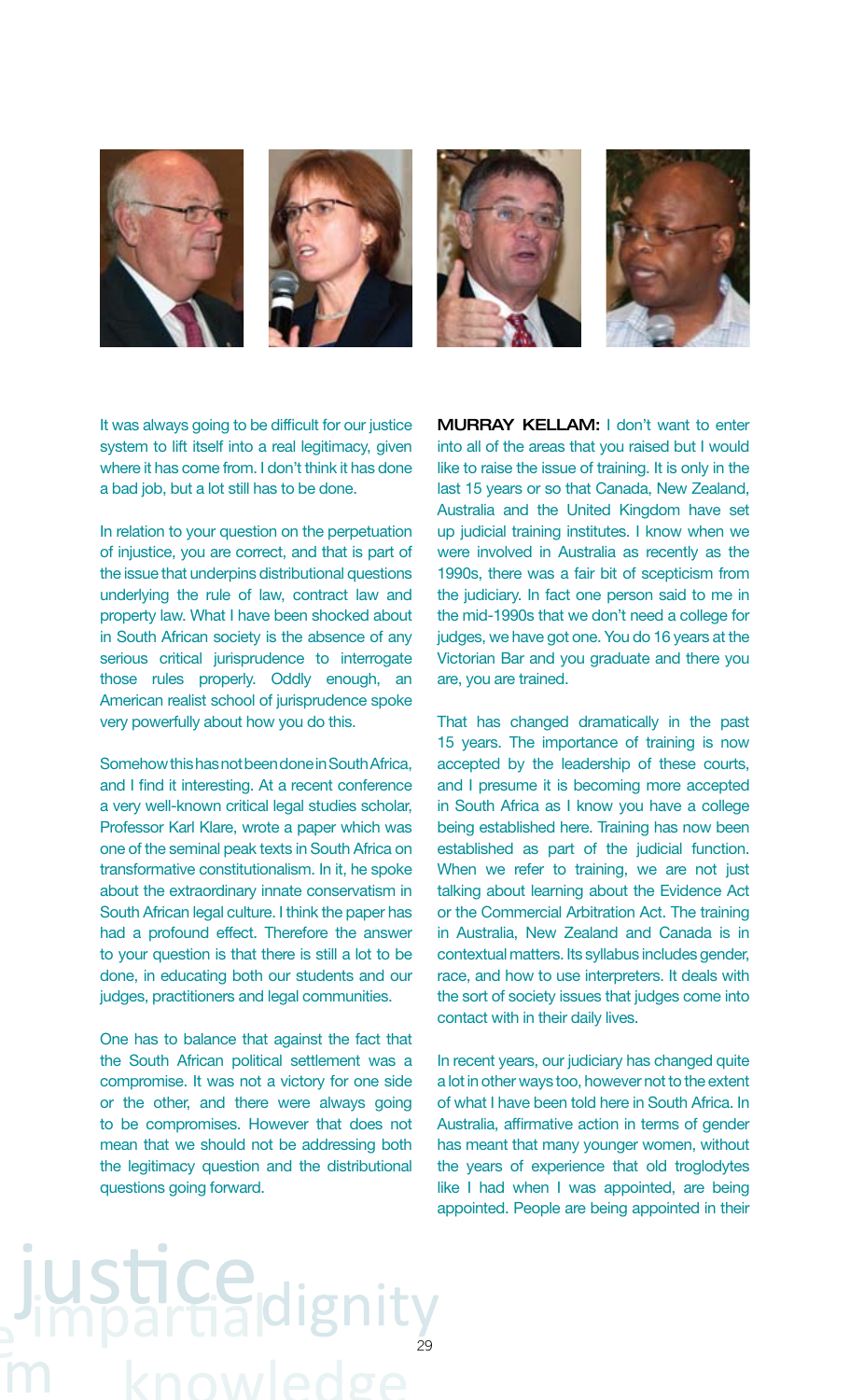# **SCUSSion**

late 30s, early 40s, whereas I was the youngest person in the Supreme Court of Victoria at age 52. Clearly that has been a huge change, and training is very relevant to that. Another change is that the Senior Bar is not coming to the superior courts the way they did.

NAZEER CASSIM: With regard to the courts. I find the first era of the Constitutional Court very disappointing. For example, there was a case where an accused had an alibi in Cape Town. He was accused of murdering his wife. The question that eventually came to the Constitutional Court was to what extent his explanation, insofar as the alibi is concerned, was admissible as evidence against him. Five different judgments came from the Constitutional Court.

We can do a lot of comparison with the Americans and the Canadians, but at the end of the day policemen and magistrates have got to interpret judgments. It is not a Constitutional Court that gives recognition to the diverse cultures and education levels, and the problem that we have with policing. It is lack of education. It is lack of proper training and proper skills. It is not a Constitutional Court that is alive to the issues that affect the majority of the people.

If you do a comparison between the rights that the Constitutional Court is creating for people who never had opportunity previously, and the old Industrial Court, [the latter] was far more effective. In the Warren era in America, they could actually manoeuvre and manipulate the government into doing the right things.

I do not believe that an independent judiciary necessarily has to be anti-government. I believe in a developing society such as ours government needs help, and from time to time they need to be told what to do. I think the Constitutional Court has a very important role to play in bringing about a better society. In that regard, I think they have the ammunition but they have failed. What stands out in our judicial system at the moment is that those who are honest and law-abiding are not necessarily rewarded.

That, to me, is a great failure. There are too many technicalities and too many rules. Access

to justice is too complicated. These issues are all within the power of the Constitutional Court to remedy, because the lower judges must take guidance from it. In many spheres of redistribution of wealth, property and land the Constitutional Court could be far more affirmative. For example, in Brown v Board of Education, 1954, the [Supreme Court of the United States] ordered the police to force schools to open.

Our Constitutional Court simply does not go far enough. In fact they are behaving as the old courts behaved, which said, "We do not want to interfere in government, that is legislative." However, their powers are in fact to keep government in check, and here they are hopelessly failing the little guy. So there is a lot of valid criticism to be addressed. It has to be addressed by recognising that those people who sit on the bench do not know it all. Civil society has to become active and has to participate in the transformation of the judiciary as in many other aspects.

**MILES LADDIE:** *It occurs to me that the discussion has fallen into two distinct parts: one about the civil systems of the high court, and the necessity to speed the systems up and to make it more simple, and the other the discussion about representation for everybody. As far as speeding up the court process in the high court is concerned, lawyers should not be afraid of implementation of new procedures because if litigation is made cheaper, there will be more litigation as more people will want to litigate.* 

*But the more important point is the question of representation for those people who want to litigate but can't afford a lawyer. I'm not sure I necessarily accept that there should be representation by lawyers for everybody, and there is perhaps some truth in the expression "kill all the lawyers". However, there is the necessity to provide for litigation at a level where people can come before a court and expect to receive justice.* 

*In the United Kingdom we have a small claims system whereby claims of up to £5 000 are dealt with in a county court without recourse to lawyers. You can take a lawyer along if you*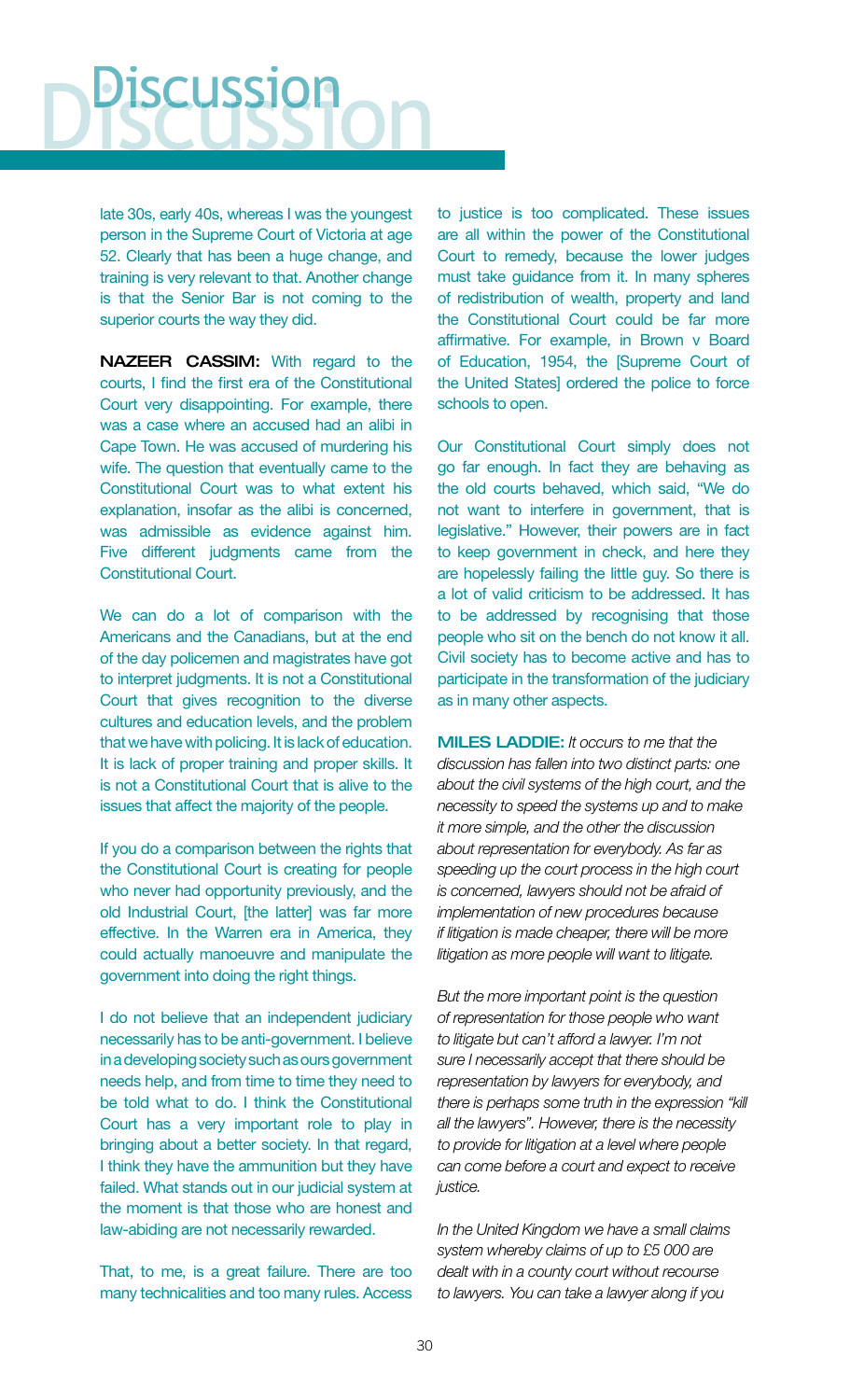



*want, but you will be paying for it yourself, you will not get your costs from the other side if you win. If you are suing a company, the company is disadvantaged because they have to be represented by a lawyer and therefore they are going to have to pay for legal costs whether they like it or not, and therefore there is an incentive for them to at least consider negotiating a settlement.* 

*With respect to pro bono lawyers, I think one would do better if one were to take some of the highly paid solicitors and barristers and ask them to provide pro bono services as judges for two weeks or a month at a time. This they could do in areas where representation is unavailable, or where people can come before a court and expect the judge to treat them fairly. It is not a bad principle to have only the person present who is going to listen to both sides without legal mumbo-jumbo, and reach a decision based on the facts.* 

**ARON STANGER:** A question is directed *primarily by way of a proposition to Nazeer. In South Africa we tend to confuse the question of transformation and window-dressing. I think we have a totally unreformed judiciary to a large extent because we focus too much on the issue of colour and race and gender, and too little on making the courts accessible to the other 45 million South Africans.* 

*This goes right through to the Constitutional Court, where essentially we have an elite within an elite that is still servicing, if not 2 million people, maybe no more than 5 or 6 million people. And I think the issue and the question really is, does transformation involve re-ordering the gender issues at the court and re-ordering the racial profile accorded? Is it making the courts more accessible for the rest of the country who have zero access, zero representation, and no access to the system?*





Richard Aitken: *I direct a programme that runs in the ten prisons of Zululand. A comment to Advocate Cassim and Professor Albertyn: the word "education" has been mentioned several times. My interest is in what the criminal justice system is doing to society as an educational instrument. In other words, what is the social commonwealth learning about justice and the operation of justice? What has seemed to us increasingly clear, working from the bottom upwards with hundreds and hundreds of people who have collided with the criminal justice system, is that the deep structure in their thinking about that system has become fundamentally alienatory.* 

*What I mean by that is that it has much more to do with the throw of the dice, the wheel of fortune, rather than the operation of principle, the operation of, in fact, a just judicial system. And one of the implications of that is people are turning in huge numbers – and it's a massive anthropological fact – to magical thinking about the operation of justice. You turn to mythopoeic resources to resolve your legal problem. You turn to magical processes, to umuthi. There are many hundreds of people heard saying, "I must send for umuthi to get me out of prison."* 

*And that just seems to be a direct implication of the judicial system failing to teach society at large about justice as the operation of principles. I'd be very interested to hear the advocate or the professor comment on this.*

NAZEER CASSIM: When it comes to appointments one cannot compromise on integrity and efficiency. To make systems work better, just as far as transformation is concerned, one just cannot compromise on those two principles.

When I speak of education, I mean that South Africa has a society that to a large extent has not had access to education. This is a very serious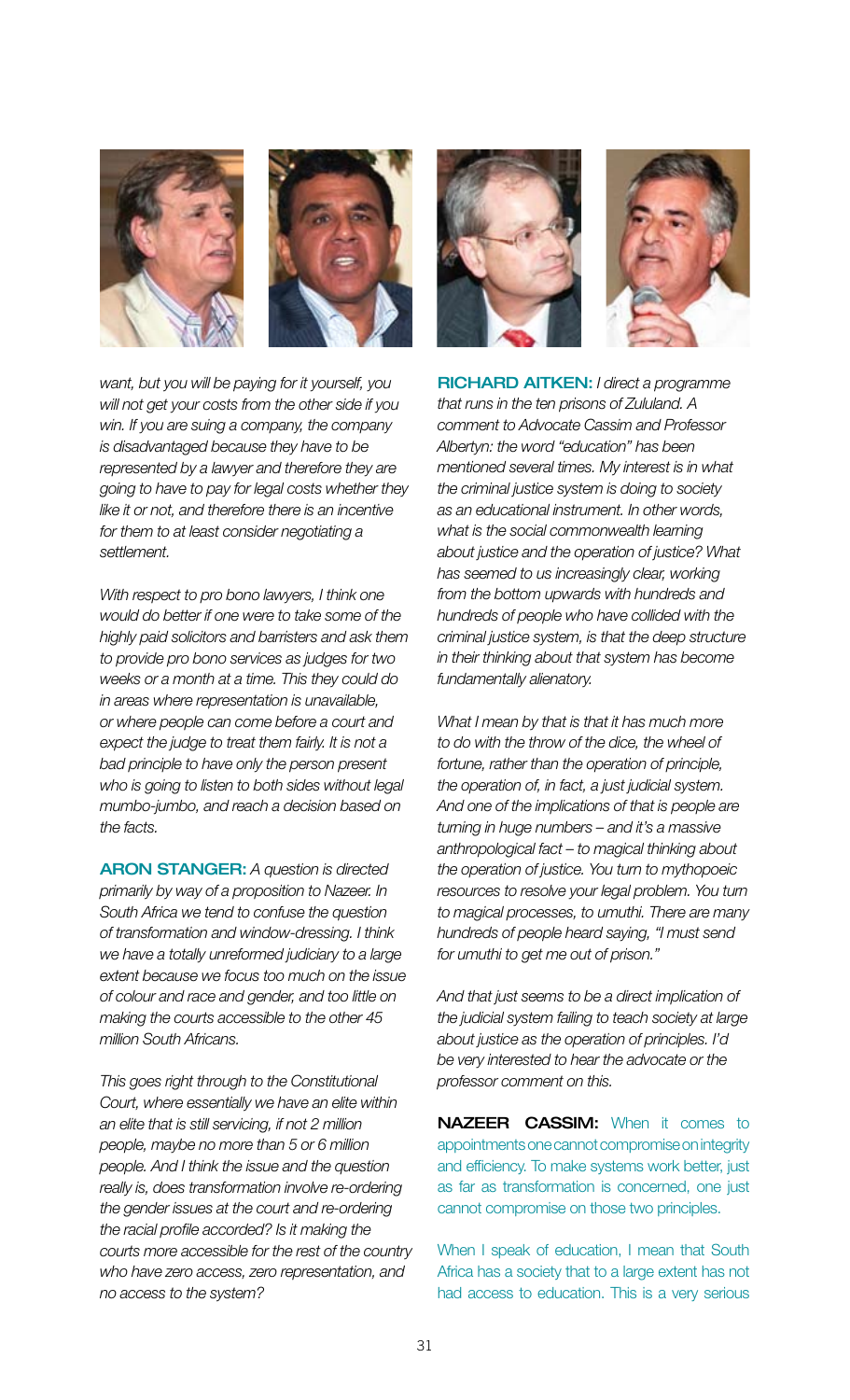## **Discussion**

problem that we face in this country as it means that very uneducated individuals collide with a sophisticated legal system.

The labour law arena, for instance, is a strong example of this: sophisticated labour legislation has been imported which is essentially meaningless in terms of understanding the dynamics of the system to the ordinary worker, and yet s/he's a beneficiary of it. And what really results is s/he starts abusing the system. The solution as a developing country is that we have got to concentrate on education, and more education, to make our society a more educated society.

CATHI ALBERTYN: We do have a small claims court in South Africa, since around the 1980s or the late 1970s, And it does operate. I suspect it plods along a bit and it might be something that needs to be re-invigorated, but it certainly offers justice. Maybe we need to look at what kind of justice it offers.

We are caught in a very interesting contradiction in South Africa with respect to the criminal justice system. On the one hand, people who go through the system often experience it negatively – long waiting periods, corrupt officials, long periods in prison, not being able to get bail, and of course a lot of so-called accused manipulating the system themselves, and knowing how to manipulate it in terms of legal representation – and it ends up being a system that does not seem to operate on any kind of principle and process. I don't know so much about people going to muti but I think people certainly then go to vigilantism. Certainly, very often communities will pull in people and mete out rough justice rather than trust in the criminal justice system. On the other hand, we have the people who don't go through the criminal justice system, thinking that criminals have too many human rights. So we have this kind of contradiction between people who experience the system and people who sit outside of it and really lambaste it for giving too many rights to criminals. And the criminals are saying well, ja, where are my rights? We absolutely haven't got that right in South Africa.

On race, gender and judges: we probably put too much emphasis on race and gender and not enough emphasis on other values. But we probably all agree that race and gender remain important, and that there are important qualitative attributes to having black people and women on the bench that go beyond skills, and that we need to put everything in the mix, that we can't just have one and not the others.

**DENNIS DAVIS:** Part of the problem [with the criminal justice system] we have in South Africa is that we're almost a zero-sum game. You either put people in prison or you have no other alternative. In short, a simple example: every day in the high court I do reviews of unrepresented accused who have been sentenced to a certain level of imprisonment, etc, and I have to affirm whether it's in the interests of justice. Very often there are people being sent to prison for six months for stealing three potatoes. Of course the magistrate will be queried and the magistrate says: in this area everybody's stealing potatoes, we have to do something about it. This is what happens.

The point is that South Africa has got a crazy system – we have a completely inadequate probation system and an absolutely inadequate system to deal with what might be called noncarceral alternatives to imprisonment. It is madness that in a system where we should be thinking seriously, we say "build more prisons". But for whom? For violent long-term prisoners? With pleasure. But what about all these people who are awaiting trial, people who in a sense are in prison for relatively minor offences where with some intelligence we could actually not have them in prison, and probably therefore not confirm them as criminals for the rest of their lives. It is pathetic the way in which our criminal justice system does not serve the country. When you ask, therefore, how the justice system can educate, the answer is that it could educate enormously if we put some thought into what alternatives judicial officers may well have. One hopes that the justice college that is about to be launched will in fact do something that should have been done years ago, which is to educate many, many judges and magistrates on how to sentence properly, something which is just not done.

There is an enormous challenge, but the problem at the moment is that we're faced with a situation whereby there is so little alternative that I for one am not surprised that we experience the problems that we are experiencing.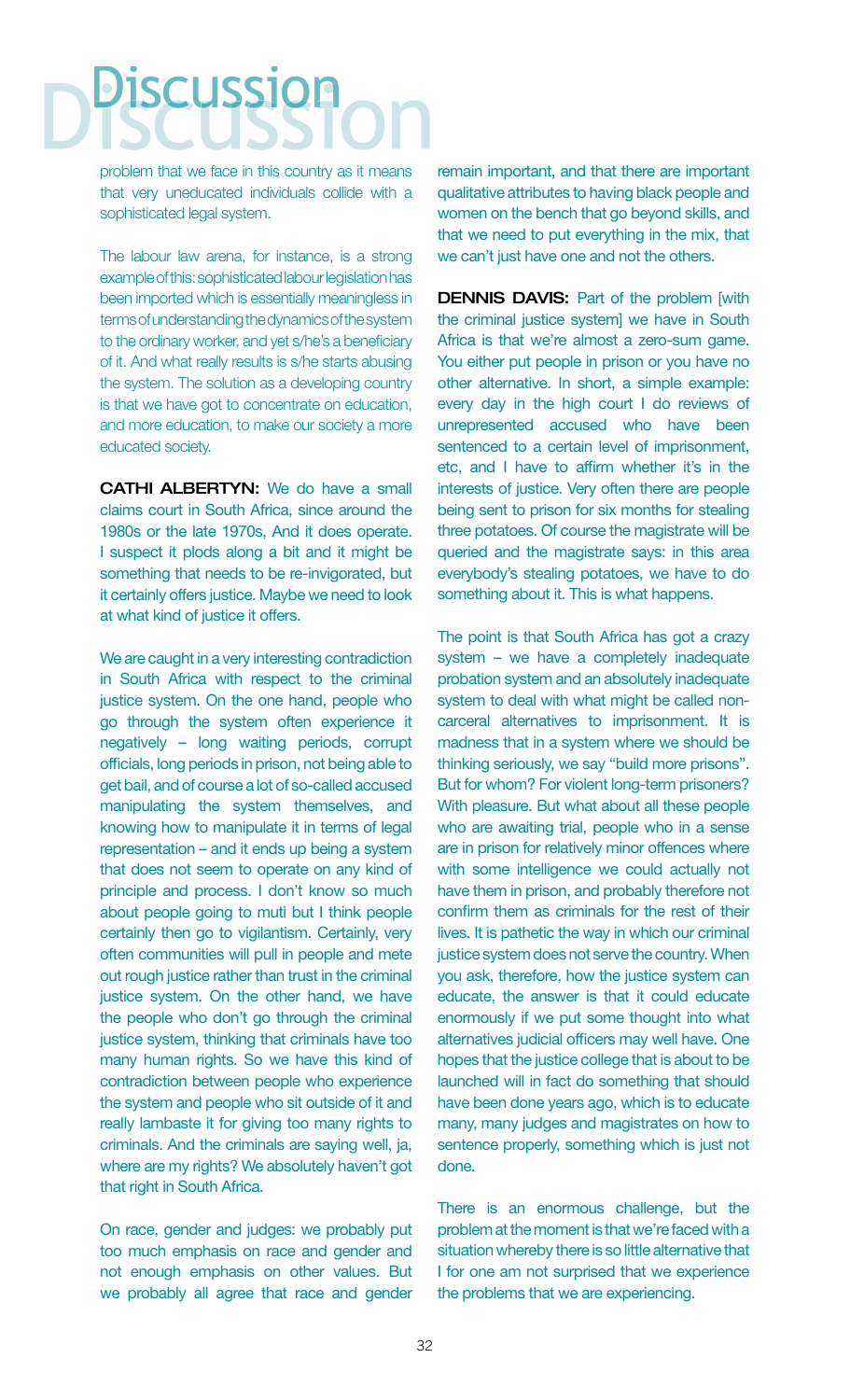The Helen Suzman Foundation would like to thank you for your interest in the Delivering Justice symposium.

If you found the content challenging and interesting, please register as a Friend of the Foundation at www.hsf.org.za. As a Friend of the Foundation you will be kept informed of our forthcoming events, such as conferences/symposia and roundtable discussions on current research topics. We will also send you future editions of Focus if you provide us with your postal address. This registration will need to be done separately by email (kate@hsf.org.za).

To assist us in our work please consider making a suggested donation of R500 p.a to the HSF. As a registered public benefit organisation, donations are tax deductible in terms of and subject to the limitations prescribed in section 18A of the Income Tax Act.

#### Our bank details are: The Helen Suzman Foundation, Nedbank, Account number: 1958 496006, Branch code: 195805

With thanks The HSF Team